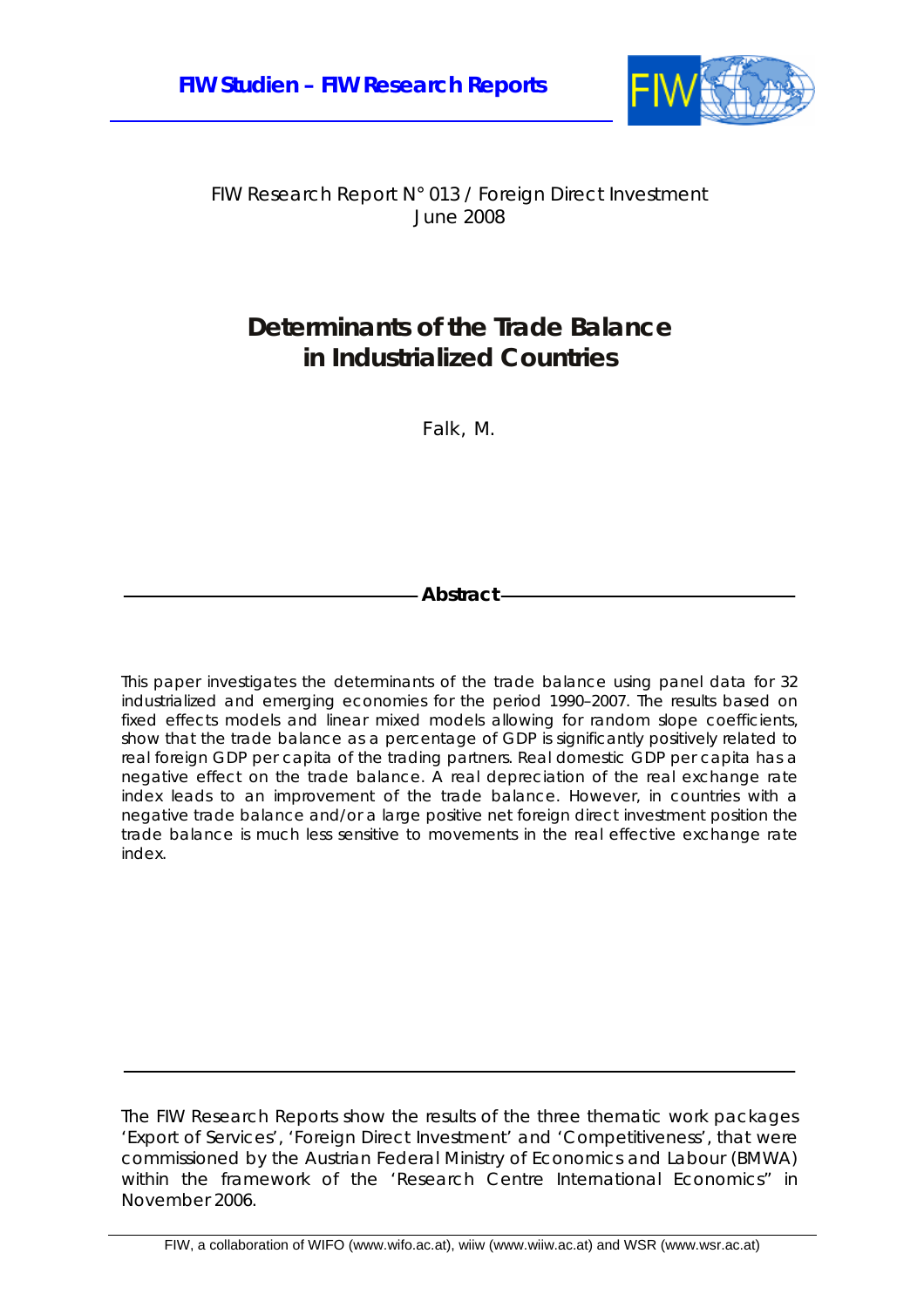

# ÖSTERREICHISCHES INSTITUT FÜR WIRTSCHAFTSFORSCHUNG

## **Determinants of the Trade Balance in Industrialized Countries**

## **Martin Falk**

Projektkoordination: Yvonne Wolfmayr, Irene Langer

**April 2008**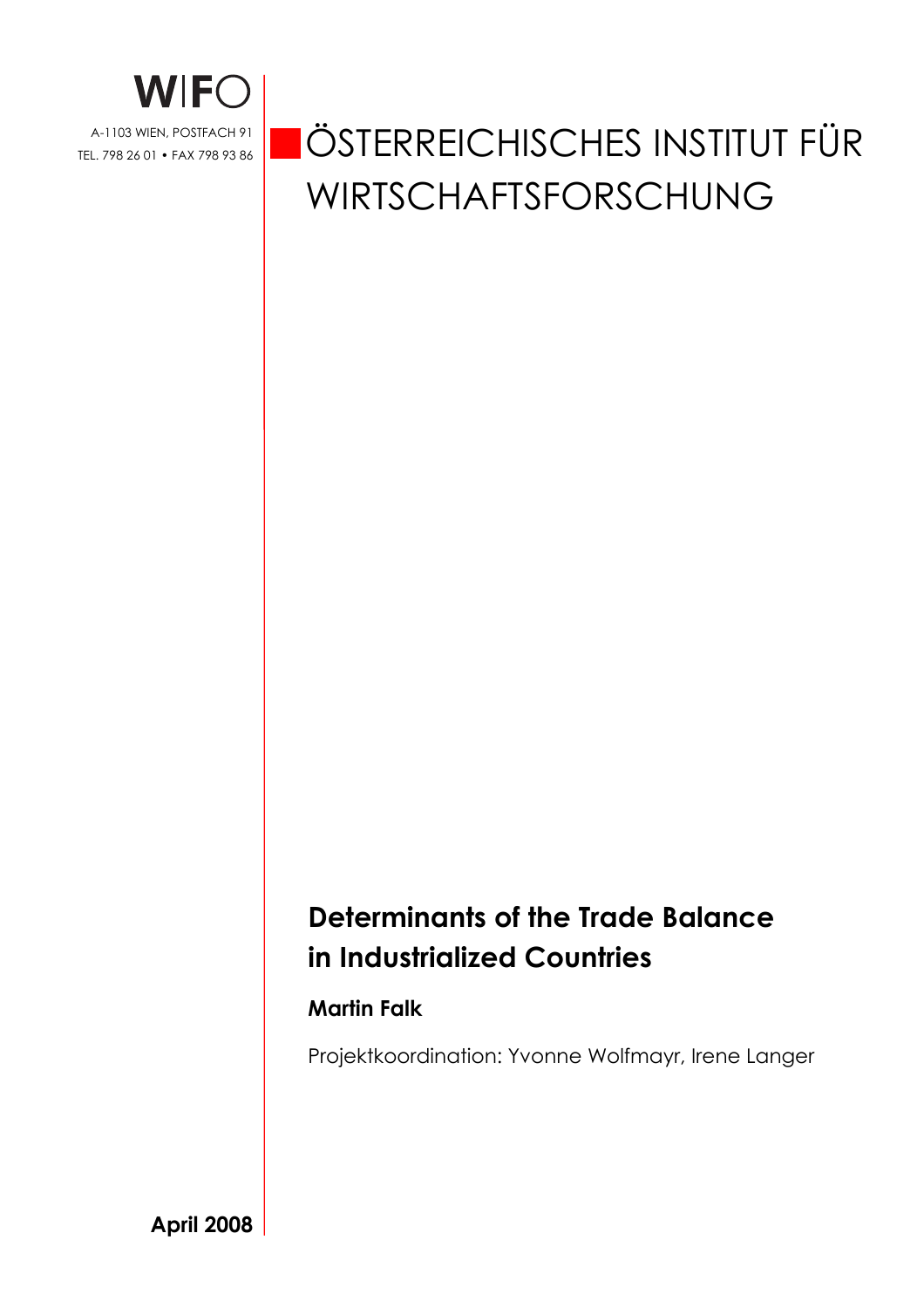## **Determinants of the Trade Balance in Industrialized Countries**

## **Martin Falk**

Studie im Rahmen des Leitprojekts "Forschungsschwerpunkt Internationale Wirtschaft (FIW)" des Österreichischen Instituts für Wirtschaftsforschung im Auftrag des Bundesministeriums für Wirtschaft und Arbeit

Arbeitspaket N°2 Direktinvestitionen: Modul 1, Teilmodul 1.2

Begutachtung: Werner Hölzl Projektkoordination: Yvonne Wolfmayr, Irene Langer April 2008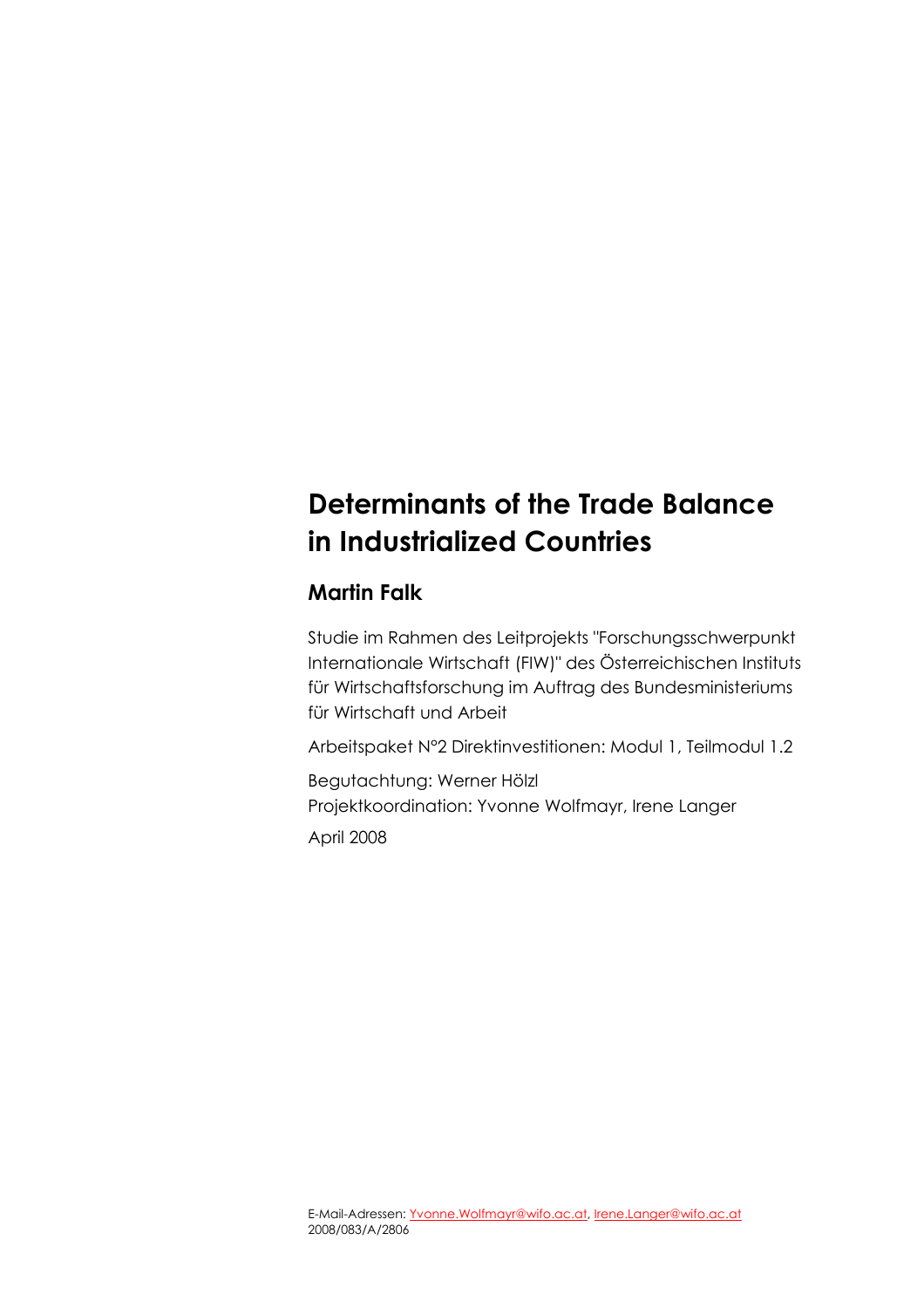## **Determinants of the Trade Balance in Industrialized Countries**

|    | <b>Contents</b>                 | Page           |
|----|---------------------------------|----------------|
|    | Das Wichtigste in Kürze         | 1              |
|    | <b>Abstract</b>                 | $\mathbf{3}$   |
| 1. | <b>Introduction</b>             | 5              |
| 2. | <b>Empirical model</b>          | $\overline{7}$ |
| 3. | Data and descriptive statistics | 11             |
| 4. | <b>Results</b>                  | 15             |
| 5. | <b>Conclusions</b>              | 19             |
| 6. | <b>References</b>               | 21             |
| 7. | Appendix                        | 23             |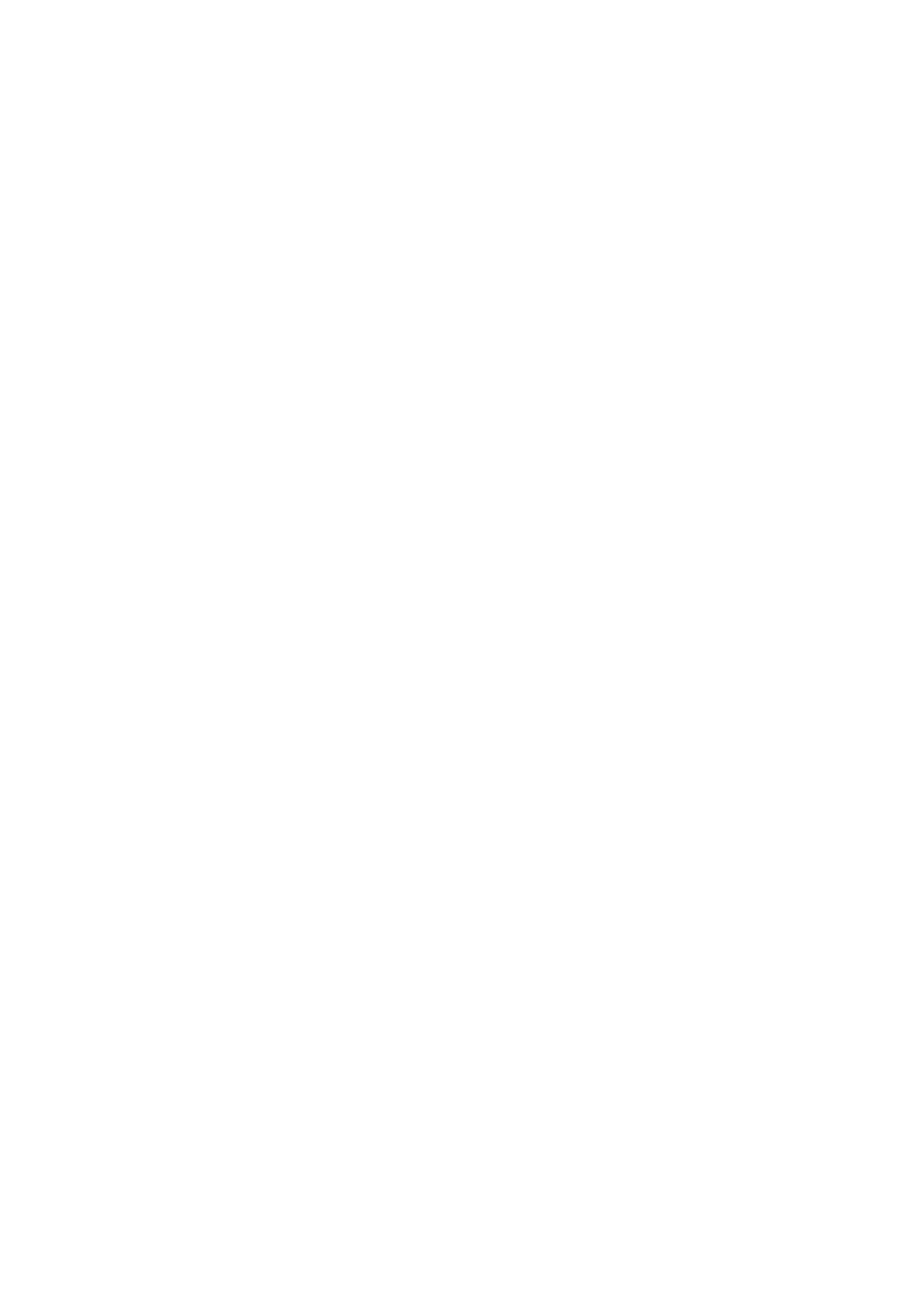## **Determinants of the Trade Balance in Industrialized Countries**

### **Martin Falk**

Address: Arsenal Objekt 20, A-1030 Vienna Phone: + 43-1-798 26 01 – 226 Fax: + 43-1-798 93 86 E-mail: Martin.Falk@wifo.ac.at

### **Das Wichtigste in Kürze**

Die Handelsbilanz in den Industrieländern hat sich in den letzten 15 Jahren sehr unterschiedlich entwickelt. Während einige EU-Länder wachsende Handelsbilanzüberschüsse erzielt haben (Norwegen, Österreich, Schweiz, Deutschland und die Niederlande), hat sich die Handelsbilanz in anderen Industriestaaten deutlich verschlechtert (Australien, Spanien, Italien, Vereinigtes Königreich und die Vereinigten Staaten). Die neuen EU–Mitgliedstaaten weisen wiederum anhaltende Handelsbilanzdefizite auf, welche ein Spiegelbild der hohen Nettoauslandsinvestitionen sind.

Die unterschiedliche Entwicklung der Leistungsbilanz wirft die Frage nach den grundlegenden Bestimmungsfaktoren der Handelsbilanz auf. Dazu zählen der Außenwert der Währung (realer effektiver Wechselkursindex), das inländische BIP, das handelsgewichtete ausländische BIP und das Budgetdefizit. Dabei wird häufig der Außenwert der Währung als ein Maß für die preisliche Wettbewerbsfähigkeit herangezogen. Zur Beantwortung dieser Frage wurde eine empirische Analyse der Determinanten der Handelsbilanz auf Basis von 32 Industrieländern für den Zeitraum 1990–2007 durchgeführt. Eine Besonderheit dieser Arbeit ist, dass Modelle mit variablen Koeffizienten verwendet werden, welche eine Abschätzung der Variabilität der Effekte zwischen Ländern möglich machen.

Die Analyse kommt zum Ergebnis, dass die Handelsbilanz positiv vom ausländischen realen BIP pro Kopf und negativ vom inländischen realen BIP pro Kopf abhängt. Eine Verbesserung der preislichen Wettbewerbsfähigkeit (gemessen an der Veränderung des realen Wechselkursindex definiert als um die Lohnstückkostenrelation zwischen Inland und Ausland bereinigter Wechselkursindex) hat einen positiven Einfluss auf die Handelsbilanz. Das Budgetdefizit hat einen positiven Einfluss, welcher allerdings nicht robust ist und stark zwischen den Ländern schwankt. Zudem zeigt die empirische Analyse, dass die Effekte stark zwischen Ländern variieren. Für Österreich haben die preisliche Wettbewerbsfähigkeit und das ausländische reale BIP pro Kopf einen im Ländervergleich überdurchschnittlich hohen Effekt auf die Handelsbilanz. Da sich die preisliche Wettbewerbsposition Österreichs (zusammen mit Japan, Deutschland, Finnland, der Schweiz und Korea) seit Mitte der 90er Jahre erheblich verbessert hat, ist ein Großteil des Anstiegs der Handelsbilanz auf diesen Faktor zurückzuführen. Dagegen hat sich das für Österreich relevante handelsgewichtete ausländische reale BIP pro Kopf im Ländervergleich nicht überdurchschnittlich entwickelt. Dies wiederum ist vor allem auf das schwache Pro–Kopf–Wachstum der wichtigsten Handelspartner Österreichs (Deutschland, Italien, Schweiz) zurückzuführen. Somit hat die Handelsbilanz Österreichs vom Zuwachs des ausländischen Wirtschaftswachstums nur unterproportional profitiert.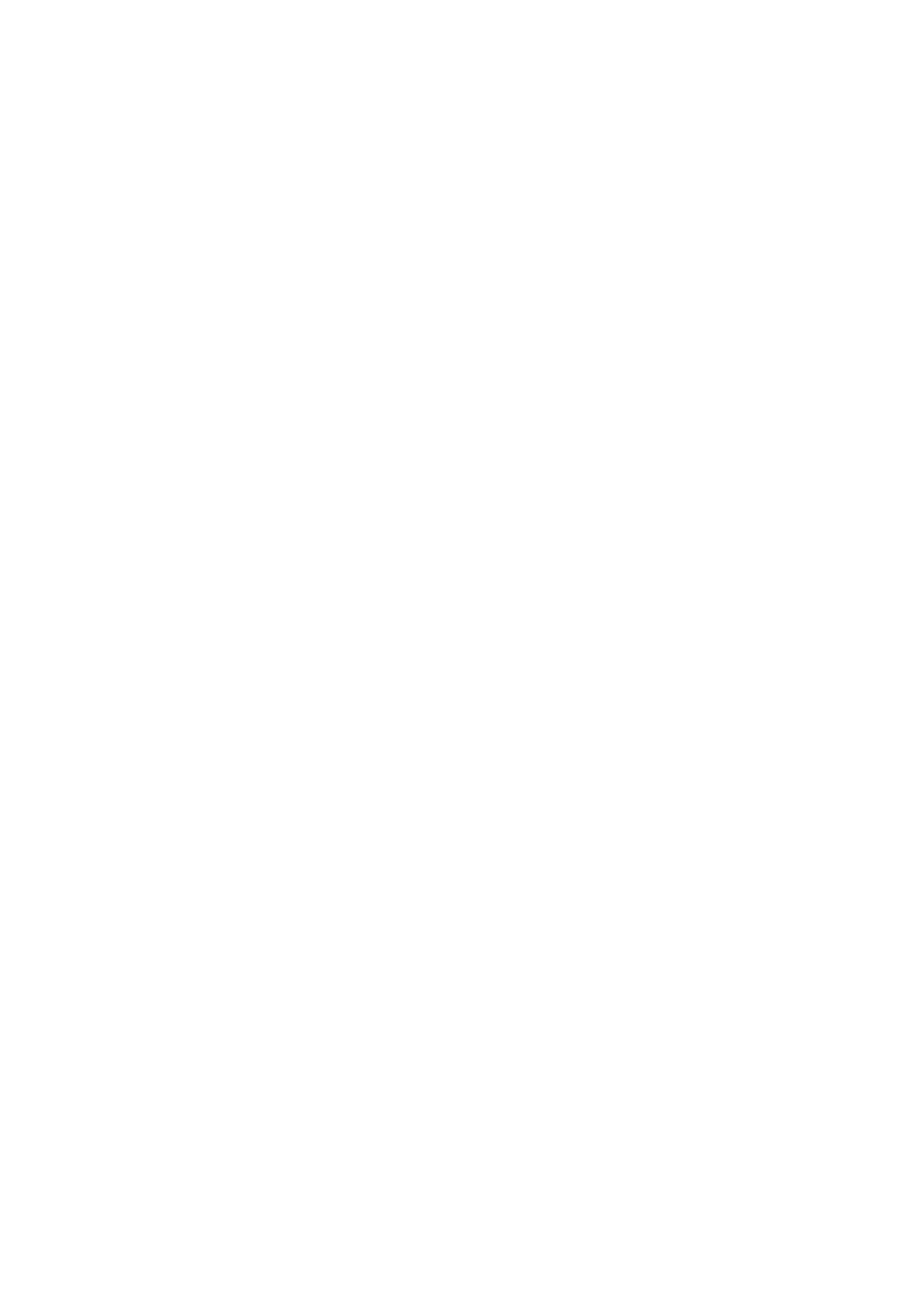### **Abstract**

This paper investigates the determinants of the trade balance using panel data for 32 industrialized and emerging economies for the period 1990–2007. The results based on fixed effects models and linear mixed models allowing for random slope coefficients, show that the trade balance as a percentage of GDP is significantly positively related to real foreign GDP per capita of the trading partners. Real domestic GDP per capita has a negative effect on the trade balance. A real depreciation of the real exchange rate index leads to an improvement of the trade balance. However, in countries with a negative trade balance and/or a large positive net foreign direct investment position the trade balance is much less sensitive to movements in the real effective exchange rate index.

JEL Classification: F10, F31

Keywords: trade balance, real effective exchange rate index, fiscal balance, panel data methods.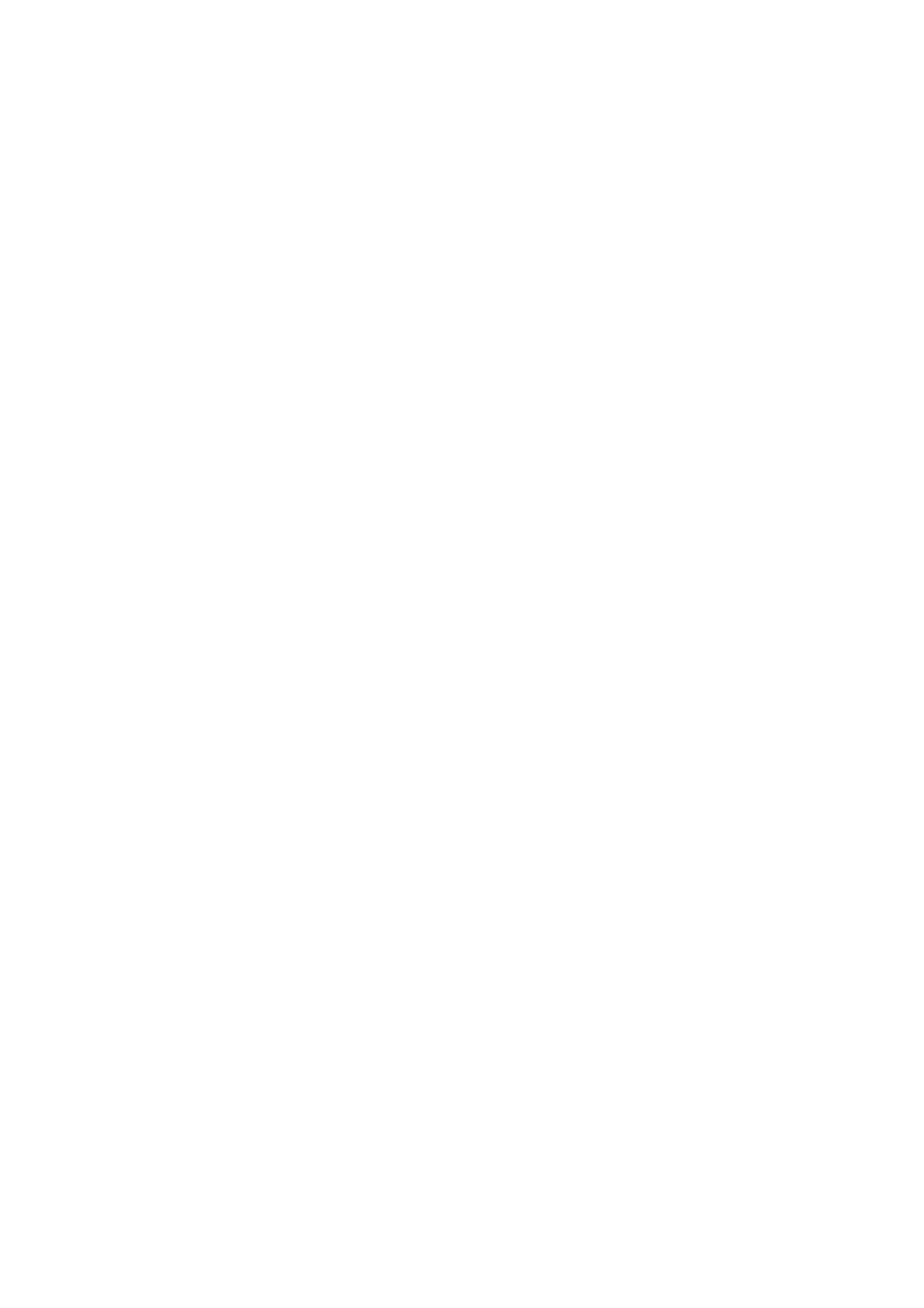## 1. Introduction<sup>1</sup>)

Some industrialized countries such as USA, Greece, Portugal, Spain, United Kingdom and Australia show large and persistent trade deficits. Large trade deficits can also be observed in the Central and Eastern European countries. In contrast, some Western European countries such as Germany, Austria, Finland, Netherlands, Switzerland, Sweden and Ireland have accumulated large trade surpluses measured as a fraction of GDP.

Given the difference in the trade balance across countries and time, it is essential to ask what are the main factors influencing the trade balance and whether there are differences in the effects across countries. Many empirical analyses have examined the determinants of the trade balance. Some examine the bilateral trade balance while other focus on the aggregate trade balance (see for a survey Bahmani–Oskooee and Ratha, 2004). Despite the large number of studies there is still no consensus on the size of the effects.

The aim of this paper is to re–examine the determinants of the trade balance (measured as trade balance as a fraction of GDP). One novelty of the paper is that we consider the cross–country heterogeneity of the factors influencing the trade balance. It is expected that the effects differ between countries maintaining a positive net FDI position and/or a negative trade balance and those recording a negative FDI position and/or a positive trade balance. Since the trade balance and the net international investment position (which the FDI balance is part of) are connected by the accounting identity, it is not surprising that in the CEE countries the trade deficits generally correspond with large net FDI inflows. In contrast, the majority of countries with a large trade surplus also maintains a negative direct investment position (inward FDI stock is lower than the outward FDI stock). We also provide evidence for the relationship between the fiscal balance measured by the primary balance as a percentage of GDP and the trade balance. In the US there is an ongoing discussion on the possible contribution of the government budget deficit to the trade deficit. To analyze the major factors behind the trade balance, we estimate a static panel data model with country effects. In particular, we use the fixed effects model as well as fixed effects models with country interaction terms. In addition, we use linear mixed models in which the slopes for the relationship we are interested in are allowed to vary across countries. To our knowledge, random coefficients models have not

l

- 5 -

<sup>&</sup>lt;sup>1</sup>) I would like to thank Mariya Hake for proof-reading.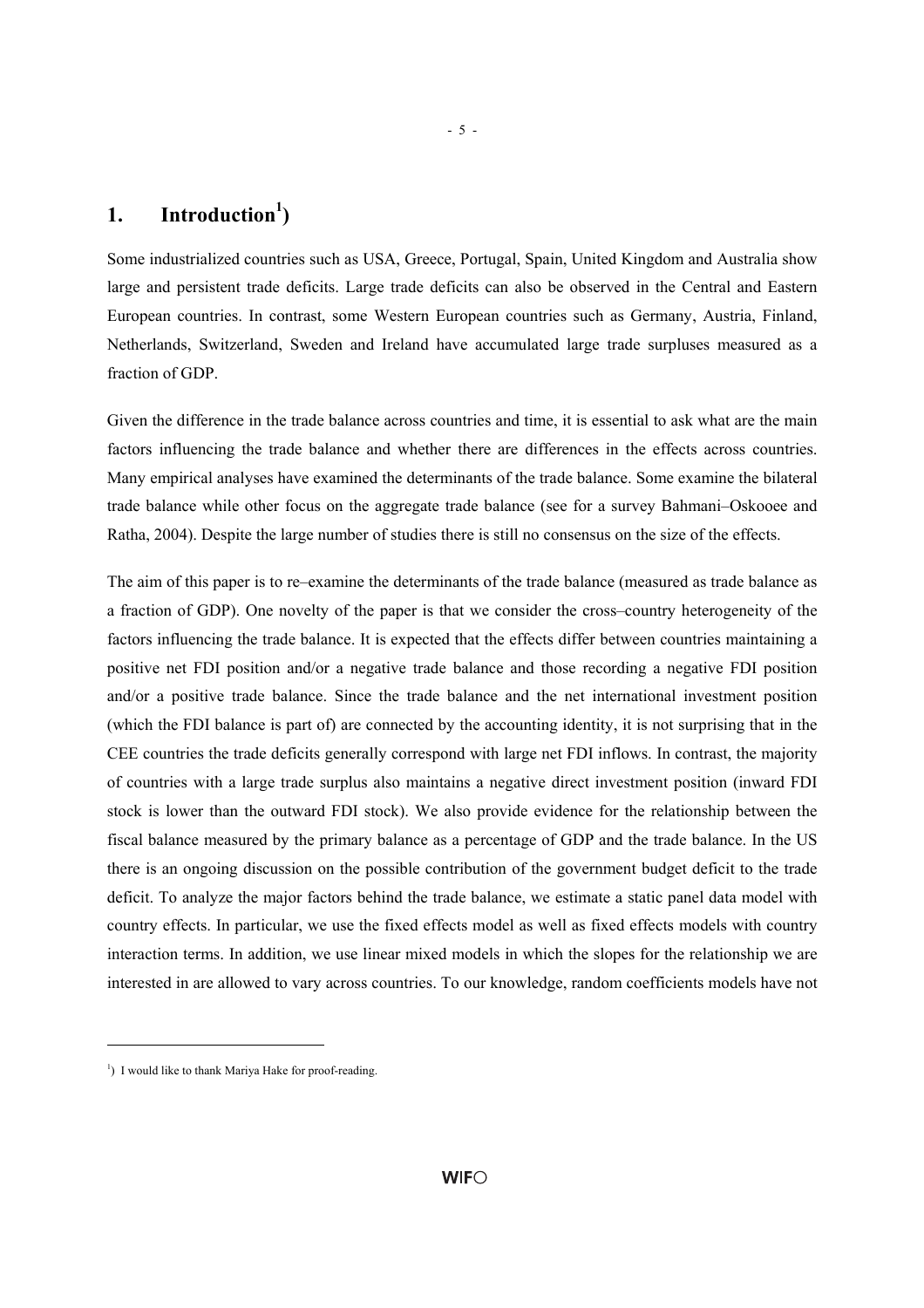been widely applied for the aggregate trade balance equation. The study is based on a panel of 32 industrialized and emerging economies for the period of 1990–2007.

- 6 -

The structure of this paper is the following. Section 2 introduces the empirical model and the hypotheses. Section 3 presents the data used, while the empirical results are discussed in section 4. Some concluding remarks are provided in section 5.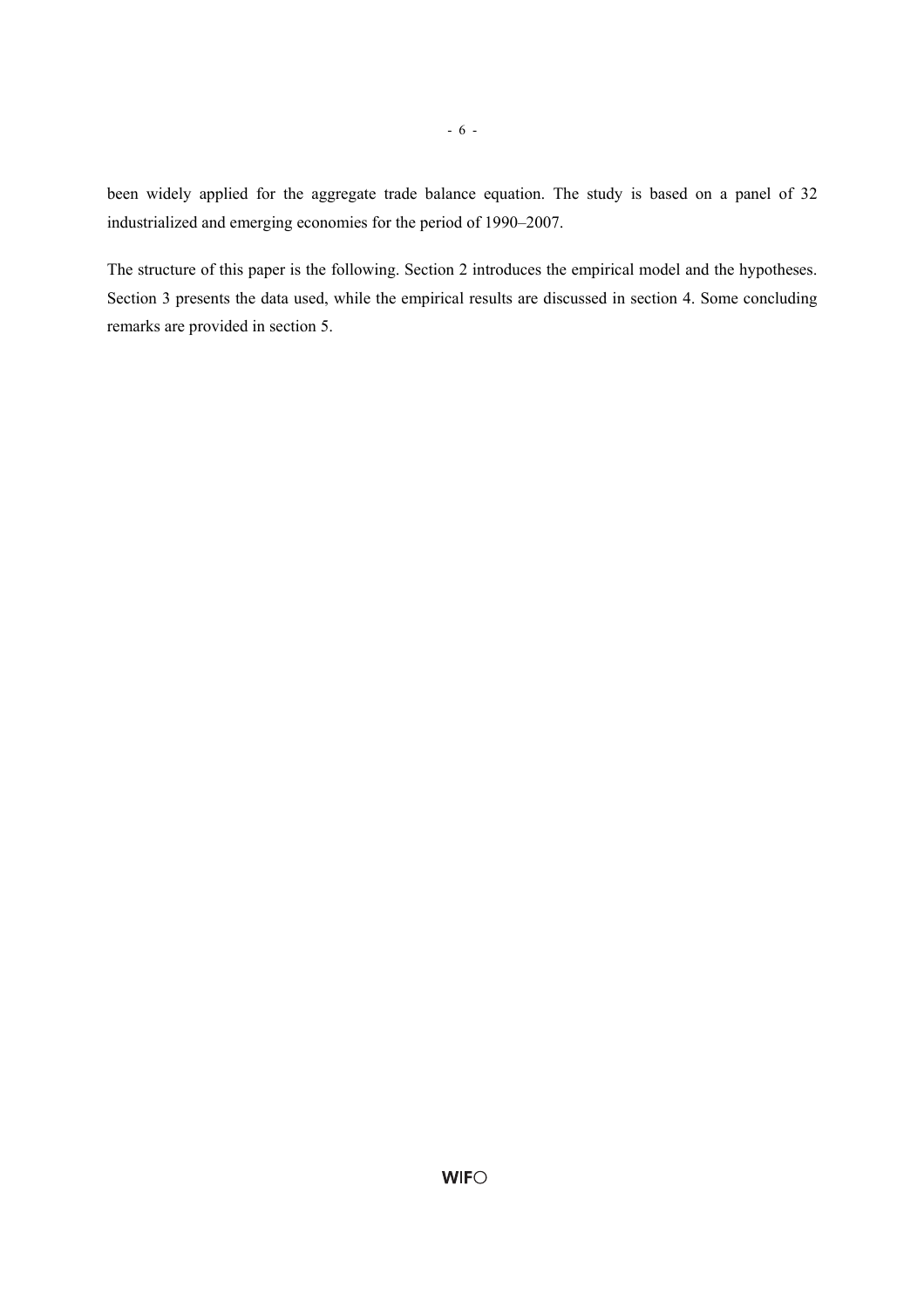#### **2. Empirical model**

The trade balance equation can be derived from the theoretical model introduced by Goldstein and Khan (1985). The outcome of the reduced form model predicts that the trade balance depends negatively on domestic income and positively on foreign income. A depreciation of the real exchange rate improves the trade balance in the long-run. The trade balance equation can be specified as:

 $TBGDP_{it} = \alpha_i + \alpha_1 \ln REER_{it} + \alpha_2 \ln Y_{it}^* + \alpha_3 \ln Y_{it} + \alpha_4 PRIMBALGDP_{it} + \varepsilon_{it}$ ,

where  $i=1,...,N$ ,  $t=1990-2007$  and ln denotes the natural logarithm. *TBGDP* is the trade balance measured as the difference between the value of country's exports and imports and as a percentage of nominal GDP. Alternatively, one can use the logarithm of the ratio of exports to imports as the dependent variable (Rose and Yellen, 1989). *REER* denotes the real effective exchange rate index measured as annual averages, where the *REER* is defined as EP/P<sup>\*</sup>, with E the nominal effective exchange rate index and P<sup>\*</sup> and P are the foreign and domestic unit labour costs, respectively. In our case, an increase in *REER* refers to a real appreciation.  $Y^*$  is weighted average real GDP per capita of the 40 major trading partners and  $Y$  is real domestic GDP per capita and *PRIMBALGDP<sub>it</sub>* is the primary balance as a percentage of GDP.  $\varepsilon_{it}$  is the usual error term and assumed to be identically and independently distributed with a zero mean and constant variance, i.e.  $\varepsilon_{it} \sim \text{IID}(0, \sigma^2)$ . Country effects,  $\alpha_i$ , account for country specific factors such as the size of the country.

Previous empirical and theoretical work suggests that the trade balance is influenced by a number of important factors. In the following, we advance a number of hypotheses concerning the relationship between the trade balance and the possible factors influencing the balance of trade, which we will proceed to evaluate in the following empirical work.

#### **Real effective exchange rate index (REER) effects**

The REER based on unit labor costs is a measure of the domestic production costs in relation to that of the trading partners. In our case, a decline in the REER reflects the reduction in the cost of producing domestic goods and an increase in export competitiveness. A number of studies have examined the relationship between the real effective exchange rate index and the trade balance using either aggregate or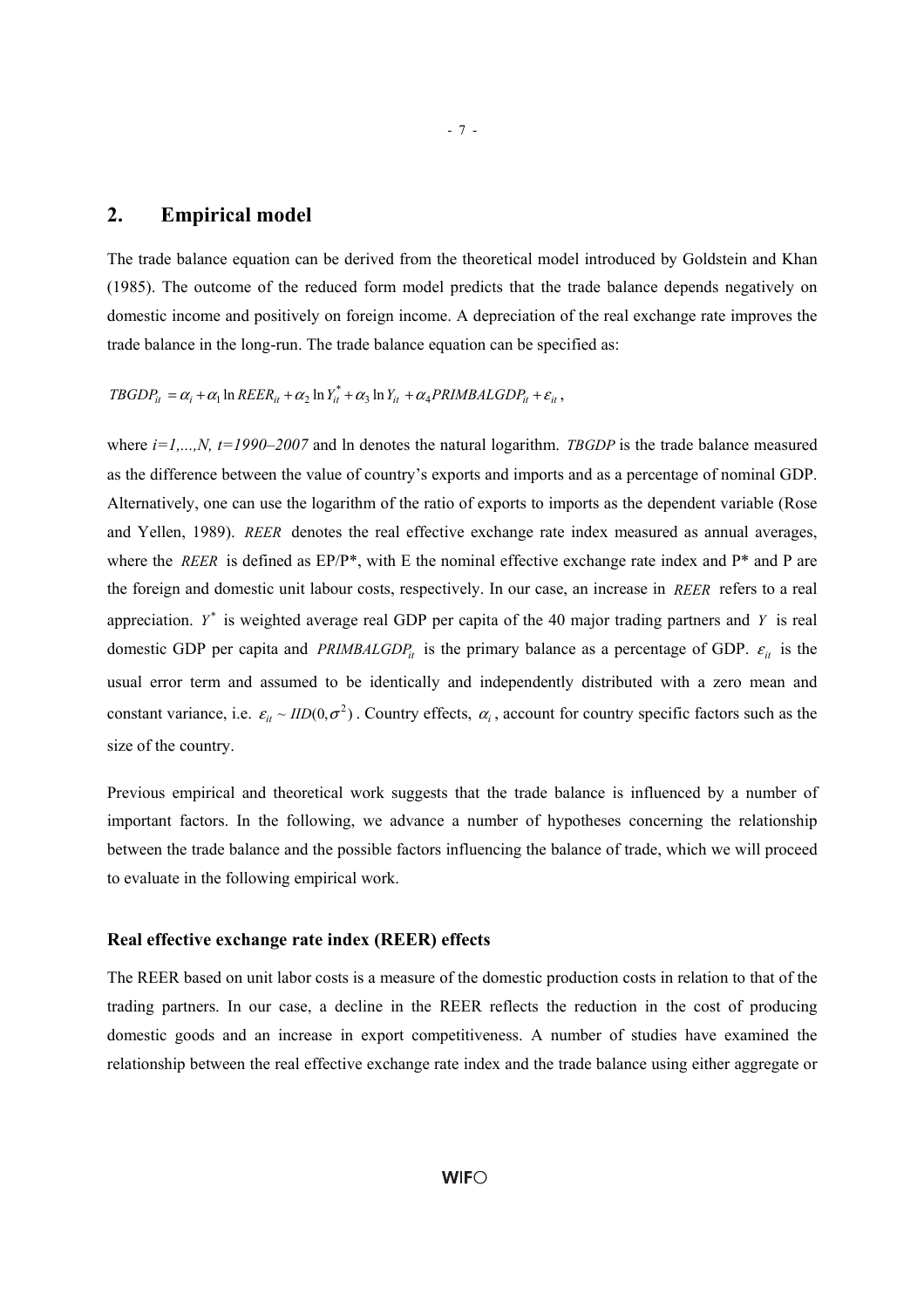bilateral trade data. Studies based on aggregate data usually find that devaluations improve the trade balance in the long–run (see Arize, 1994; Bahmani–Oskooee, 1985; Bahmani–Oskooee, 1991; Himarios, 1985, 1989; Miles, 1979; Shirvani and Wilbratte, 1997 for cross–country studies; Bahmani–Oskooee and Ratha, 2004 for a survey). However, for the Central and Eastern European countries Bahmani–Oskooee and Kutan (2008) do not find a long–run impact of the real effective exchange rate index on the trade balance. We expect that a real depreciation improves the trade balance in the long–run and vice versa at least on average, but there is large extent of cross–country heterogeneity.

#### **Real domestic and foreign income**

We expect domestic income to be negatively related to the trade balance since imports are positively related to domestic income. Foreign income and the trade balance are expected to be positively related because a rise in foreign income stimulates exports.

#### **Effects of the government budget balance**

There is a discussion in the literature that the increase in the trade deficit and the rise of the government budget are related to each other (see Bachmann 1992; Mohammadi and Skaggs, 1996; Darrat, 1988). In the US the coexistence of both budget deficit and trade deficit is known as the twin deficit. Empirical studies on the relationship between the trade deficit and the budget deficit do not give a clear picture on the effects. Evidence based on time series data for the US suggests that the effect of the budget balance on the trade balance is modest (Mohammadi and Skaggs, 1996). However, Darrat (1988) finds causal evidence between the trade deficit and the budget deficit.

In order to test whether the variables in the regression are non-stationary we apply unit–root tests. Unreported results indicate that the trade balance, the real effective exchange rate index and the relative income are stationary. However, for some countries we can not test for non–stationarity due to the small number of time series observations. Therefore, we assume that all variables are stationary. Note also that the power of unit-root tests is quite weak in small samples.

An interesting question is whether the determinants of the trade balance differ between countries, for instance between countries that maintain a positive net FDI position (inward FDI stock exceeds the outward FDI stock) and countries with a negative net FDI position (i.e. inward FDI stock is lower than the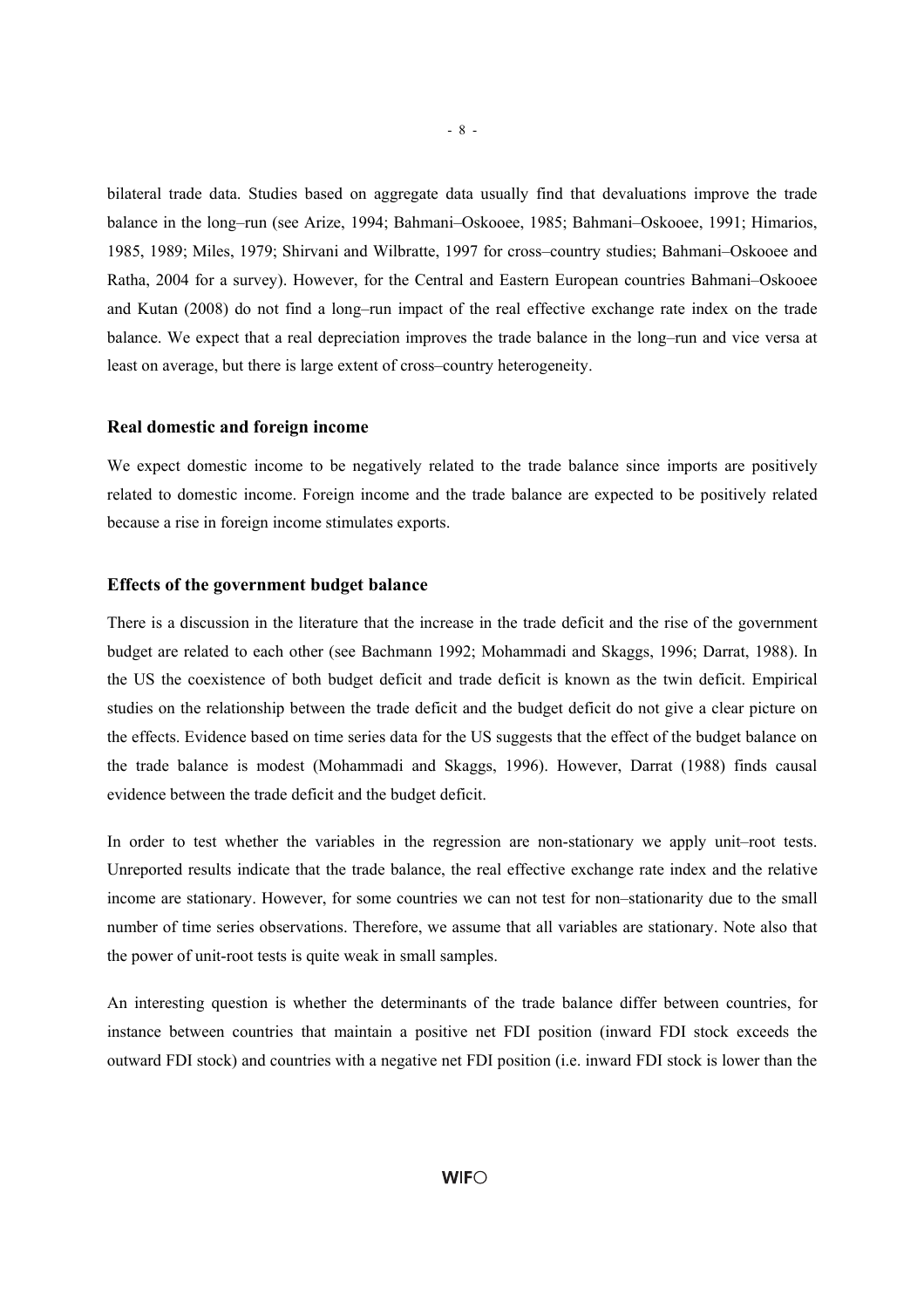outward FDI stock). In order to investigate whether the fundamental determinants of the trade balance are different for countries with a positive net FDI position, we introduce country interaction terms in the fixed effects model:

 $\beta_1$  ln  $REER_{it} \times DNFDI + \beta_2$  ln  $Y_{it}^* \times DNFDI + \beta_3$  ln  $Y_{it} \times DNFDI + \beta_4 PRIMBALGDP_{it} \times DNFDI + \varepsilon_{it}$  $TBGDP_{it} = \alpha_i + \alpha_1 \ln REER_{it} + \alpha_2 \ln Y_{it}^* + \alpha_3 \ln Y_{it} + \alpha_4 PRIMBALGDP_{it} +$ 

where *DNFDI* is a dummy variable equal to one when the country persistently maintains a positive net FDI position and zero otherwise.

Another more general approach to account for the cross–country heterogeneity in trade balance effects is the linear mixed model (see Verbeke and Molenberghs, 2000; Skrondal and Rabe–Hesketh, 2008). The mixed models differ from the random coefficients model developed by Swamy (1970) since coefficients can be treated as either fixed or random. The linear mixed can be written as follows (t is suppressed for convenience):

#### $TBGDP_i = X_i\beta + Z_iu_i + \varepsilon_i$ ,

with  $i = 1,...,N$  countries,  $\varepsilon_i$  denotes the random error term that is independent and normally distributed,  $X_i$  is a matrix containing the explanatory variables,  $\beta$  is the vector of coefficients that are treated as fixed,  $Z_i$  denotes other explanatory variables and  $u_i$  denotes the country specific coefficients (i.e. random–intercept and random–slope). The random effects and the residual component are assumed to be independent. The vector of coefficients of the random effects is assumed to follow the normal distribution with mean vector 0 and the constant variance and covariance. In our application we estimate four different specifications of the linear mixed model where in each specification the intercept and one slope are treated as random whereas the others are treated as fixed. The mixed model allows us to predict the country– specific coefficients.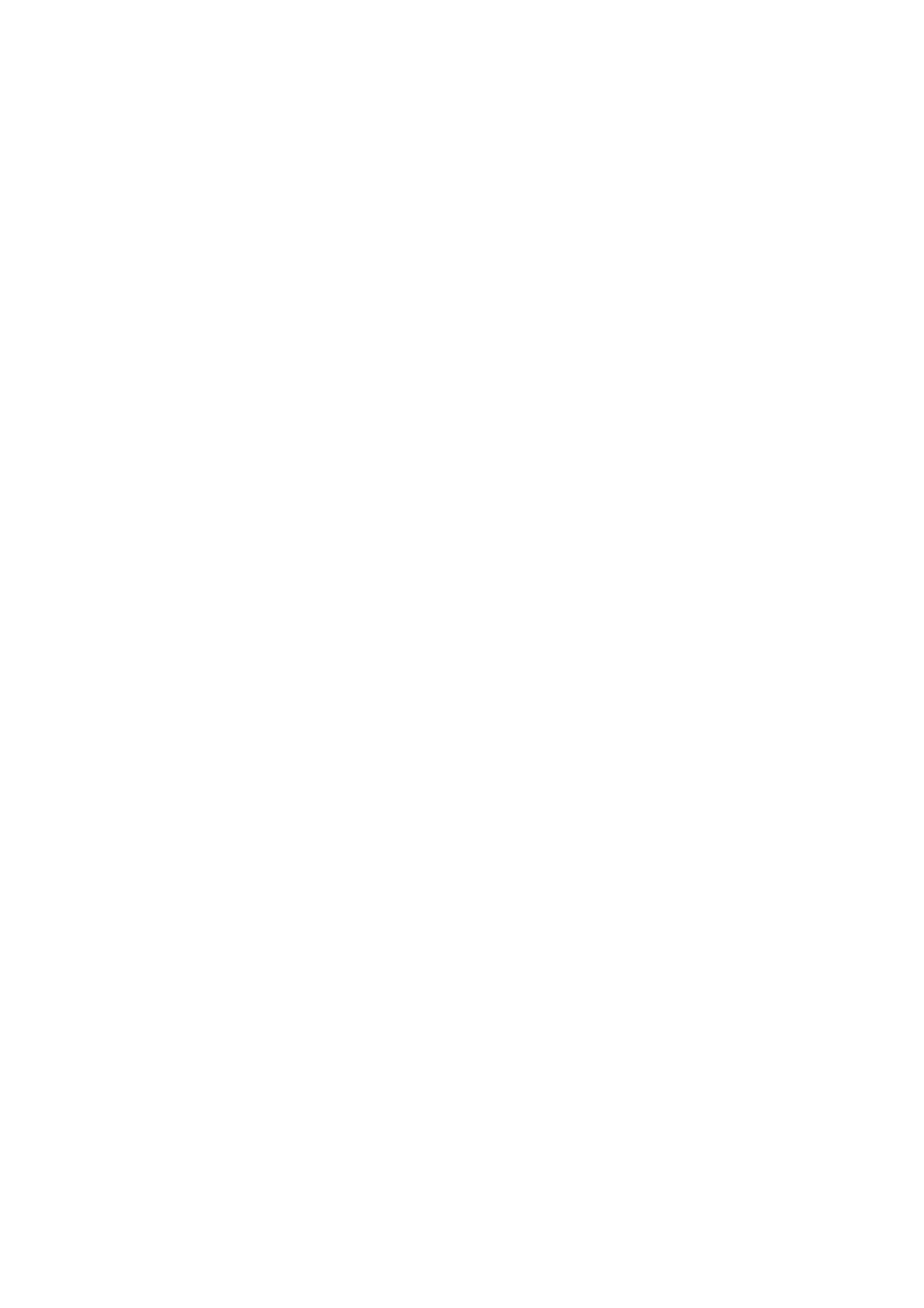#### **3. Data and descriptive statistics**

The main data source is the OECD National Accounts and the OECD Economic Outlook database as well as the Eurostat Newcronos database. The OECD data can be downloaded from http://www.sourceoecd.org. The real effective exchange rate indices are taken from Eurostat's Newcronos database and are calculated by the ECB. They are based on the nominal effective exchange rate indices calculated as the geometric weighted averages of bilateral exchange rates against the currencies of the 36 major trading partners. The real effective exchange rate index is then deflated by the difference in domestic and foreign unit labor costs in the total economy. Domestic GDP per capita is measured as the GDP in constant purchasing power parities per capita and is drawn from the OECD Economic Outlook database and the Newcronos database for the New EU Member States. Real foreign GDP per capita is calculated as the weighted average of domestic real GDP per capita of 40 trading partners, where the weights are defined as the share of country's exports going to the other countries. Note that we use fixed weights measured as averages over the period 1990–2007. Real GDP per capita for following trading partners is taken from the World bank World Development Indicators: Brazil, Chinese Taipei, India, Indonesia, Malaysia, Saudi Arabia, Thailand, China, Croatia, Hong Kong, Russia, Singapore and Ukraine. The primary balance is obtained from the Newcronos database and the OECD National Accounts.

Table 1 contains descriptive statistics. Across all years and countries, the trade balance as percentage of GDP is 0.2 on average. However, there are large variations across countries. The sample mean of the government budget balance is also 0.2. Real domestic GDP per capita varies more heavily across countries and time than real foreign GDP per capita.

#### *Table 1: Summary statistics*

|                                               | Mean  | Median | Std. Dev. | Min     | Max   |
|-----------------------------------------------|-------|--------|-----------|---------|-------|
| Trade balance as percent of GDP               | 0.2   | 0.2    | 6.0       | $-20.2$ | 18.2  |
| Real foreign GDP per capita (2000=100)        | 97.4  | 96.5   | 11.7      | 73.5    | 129.9 |
| Real domestic GDP per capita (2000=100)       | 98.0  | 97.3   | 15.1      | 54.0    | 161.6 |
| Real effective exchange rate index (2000=100) | 105.8 | 104.6  | 15.2      | 56.7    | 162.6 |
| Primary balance as percent of GDP             | 0.2   | 0.4    | 3.2       | $-211$  | 7.9   |

Notes: Pooled data across countries and time. The countries are Australia, Austria, Belgium, Bulgaria, Canada, Czech Republic, Denmark, Estonia, Finland, France, Germany, Greece, Hungary, Ireland, Italy, Japan, Korea, Latvia, Lithuania, Netherlands, New Zealand, Norway, Poland, Portugal, Romania, Slovakia, Slovenia, Spain, Sweden, Switzerland, United Kingdom and the United States. - Source: OECD, Eurostat, own calculations.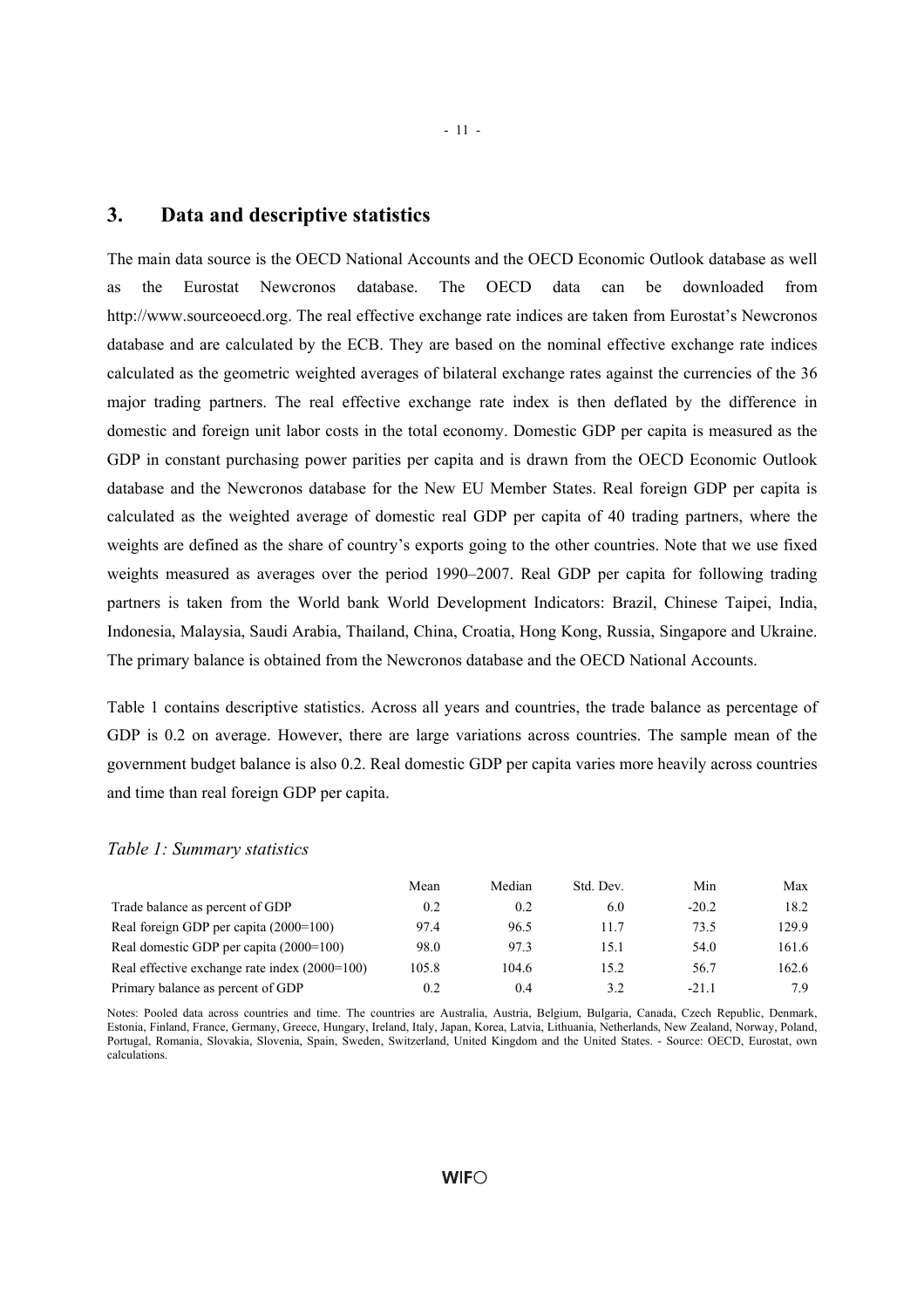Table 2 shows the evolution of all variables over time for two sub samples, i.e. countries that maintain a positive FDI position and countries with a negative or zero FDI position. The group of countries with a large positive net FDI position and/or are negative trade balance includes Australia, Belgium, Bulgaria, Czech Republic, Estonia, Greece, Hungary, Ireland, Latvia, Lithuania, New Zealand, Poland, Portugal, Romania, Slovakia and Slovenia. Note that the net direct international investment position is about 34 percent of the GDP in the sample of countries where the inward FDI stock exceeds the outward FDI stock. In the remaining countries, the net FDI position is negative of about 14 percent of GDP. We observe strong difference in means of the variables across the two sub samples. For countries with a strong positive FDI position, we observe a permanent trade deficit, zero or negative government balance, higher growth of real GDP per capita, and an appreciation of the REER. For the remaining countries we find a persistent trade surplus, little change in the REER over time and a lower growth rate of GDP per capita.

To get some insight into the relationship between the trade balance and the possible factors, we provide a scatter plot and spearman rank correlation coefficients based on long differences data (see Figure 1 to Figure 4 in the Appendix). We find that the change in real effective exchange rate index is negatively related to the change in the trade balance, whereas there is a positive relationship between the primary balance as a fraction of GDP and the trade balance. However, both coefficients are only significant at the 10 percent. The growth rates of both foreign GDP per capita and domestic GDP per capita do not seem to be correlated with the change in the trade balance.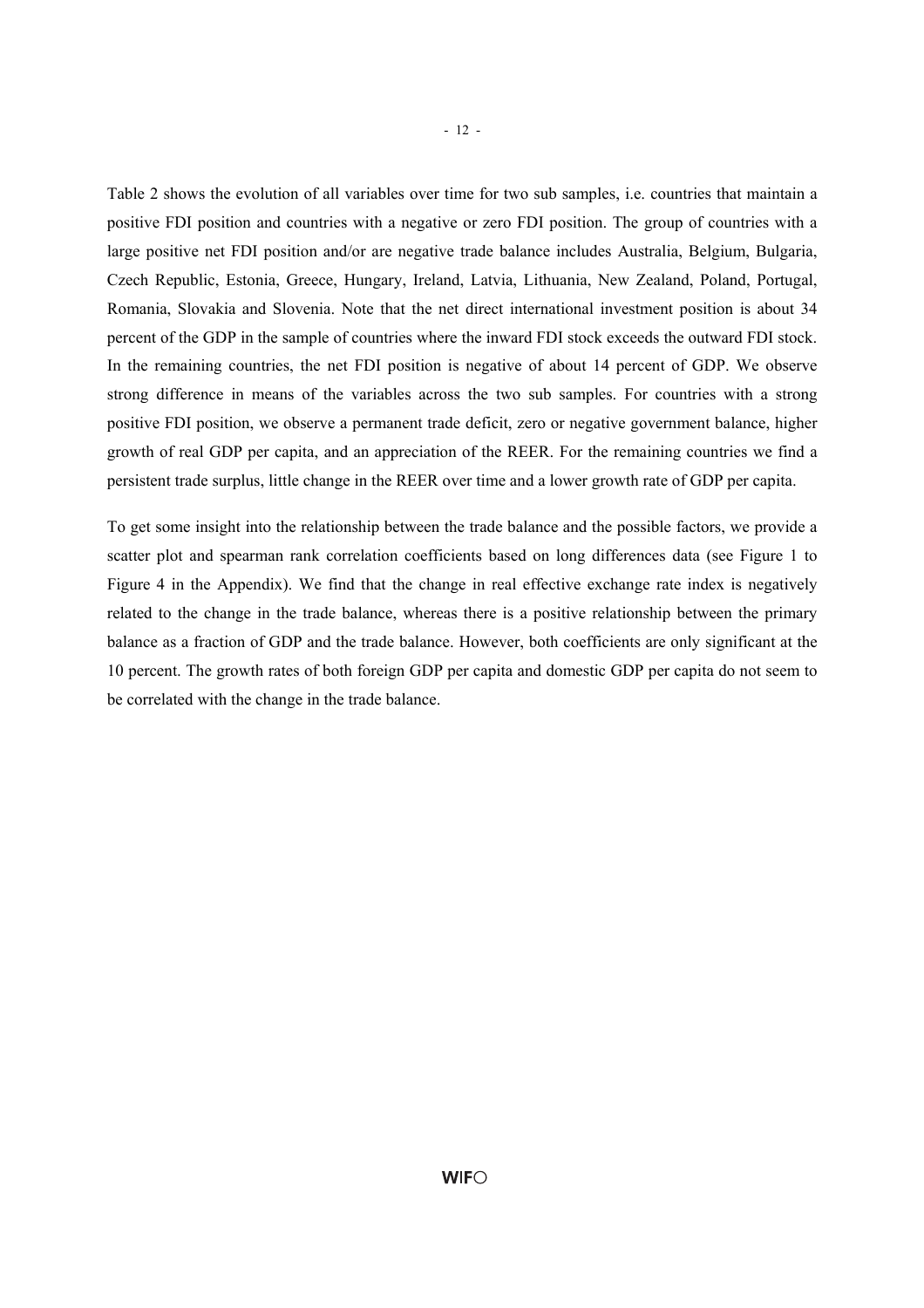| Total sample<br>1990<br>$-0.2$<br>80.7<br>111.9<br>0.7<br>3.0<br>81.3<br>1991<br>0.2<br>81.7<br>81.1<br>3.3<br>110.9<br>$-0.3$<br>83.1<br>81.2<br>1992<br>0.6<br>105.7<br>$-1.4$<br>3.7<br>1993<br>1.2<br>83.4<br>81.5<br>$-2.5$<br>103.0<br>4.5<br>1.2<br>85.7<br>84.1<br>$-1.2$<br>4.4<br>1994<br>101.6<br>1995<br>0.6<br>87.5<br>85.9<br>101.0<br>$-0.9$<br>4.0<br>1996<br>$-0.3$<br>89.2<br>88.2<br>103.6<br>0.2<br>4.5<br>1997<br>91.9<br>91.2<br>0.8<br>$-0.1$<br>103.3<br>4.2<br>1998<br>$-0.4$<br>93.9<br>93.4<br>102.6<br>1.1<br>6.4<br>1999<br>$-0.2$<br>96.4<br>96.3<br>101.1<br>1.2<br>6.4<br>0.2<br>100.0<br>2.0<br>2000<br>100.0<br>100.0<br>7.1<br>2001<br>101.2<br>102.2<br>101.3<br>1.1<br>6.4<br>0.3<br>102.5<br>2002<br>0.4<br>104.8<br>103.7<br>0.1<br>8.7<br>0.0<br>$-0.3$<br>2003<br>104.2<br>107.2<br>106.7<br>10.4<br>0.2<br>2004<br>$-0.1$<br>107.4<br>111.1<br>109.2<br>11.4<br>112.0<br>2005<br>$-0.4$<br>111.6<br>115.6<br>0.5<br>8.9<br>2006<br>$-1.0$<br>116.7<br>121.4<br>114.1<br>1.0<br>9.8<br>1.9<br>120.9<br>121.7<br>1.2<br>2007<br>116.1<br>Countries with a permanent positive net FDI position<br>0.9<br>1990<br>$-2.1$<br>81.6<br>77.5<br>109.5<br>17.5<br>82.3<br>1991<br>$-1.5$<br>78.3<br>106.5<br>0.6<br>19.8<br>1992<br>$-0.4$<br>$-0.4$<br>84.4<br>78.7<br>98.4<br>15.3<br>$-2.3$<br>1993<br>$-0.8$<br>84.5<br>79.8<br>99.1<br>19.1<br>$-0.4$<br>1994<br>$-0.4$<br>86.5<br>82.7<br>95.9<br>18.5<br>$-0.7$<br>1995<br>$-1.7$<br>88.0<br>84.4<br>93.0<br>13.7<br>1996<br>$-3.5$<br>89.5<br>87.3<br>97.8<br>0.1<br>15.5<br>1997<br>$-3.5$<br>92.0<br>90.6<br>101.1<br>0.0<br>17.0<br>1998<br>$-3.9$<br>94.0<br>93.2<br>103.1<br>0.6<br>20.3<br>1999<br>$-3.5$<br>96.4<br>96.1<br>100.6<br>0.3<br>22.0<br>$-3.1$<br>0.2<br>2000<br>100.0<br>100.0<br>100.0<br>26.2<br>$-2.9$<br>$-0.1$<br>2001<br>103.4<br>102.5<br>25.8<br>101.4<br>$-2.9$<br>$-0.6$<br>2002<br>102.9<br>107.6<br>105.5<br>30.3<br>$-0.1$<br>2003<br>$-3.3$<br>104.7<br>111.4<br>109.2<br>32.3<br>$-3.8$<br>0.1<br>2004<br>108.0<br>116.8<br>113.0<br>33.5<br>2005<br>$-3.8$<br>112.3<br>121.9<br>0.0<br>30.6<br>117.9<br>$-5.0$<br>2006<br>117.6<br>128.6<br>121.3<br>0.3<br>34.0<br>121.5<br>125.9<br>2007<br>0.0<br>130.2<br>0.0<br>Countries with a negative or zero net FDI position<br>0.6<br>1990<br>0.5<br>81.2<br>81.9<br>112.9<br>$-2.4$<br>1991<br>0.8<br>$-0.6$<br>81.4<br>82.2<br>112.5<br>$-2.8$<br>1992<br>1.2<br>82.6<br>$-1.9$<br>82.4<br>109.9<br>$-2.8$<br>1993<br>2.3<br>$-2.5$<br>82.8<br>82.5<br>105.2<br>$-3.8$<br>1994<br>2.3<br>85.2<br>85.0<br>105.5<br>$-1.7$<br>-4.4<br>1995<br>108.6<br>2.7<br>87.1<br>87.2<br>$-1.1$<br>-4.6<br>89.1<br>1996<br>2.8<br>89.0<br>109.0<br>0.3<br>-5.2<br>91.7<br>1997<br>3.1<br>91.8<br>105.4<br>1.5<br>$-7.0$<br>1998<br>3.2<br>93.7<br>93.6<br>102.0<br>1.6<br>$-7.4$<br>1999<br>3.2<br>96.4<br>96.4<br>101.6<br>2.1<br>$-9.1$<br>2000<br>3.5<br>100.0<br>100.0<br>100.0<br>3.7<br>$-12.0$<br>2001<br>100.9<br>101.1<br>100.1<br>2.2<br>3.6<br>$-13.0$<br>$2002\,$<br>3.7<br>102.1<br>0.7<br>102.0<br>101.9<br>$-12.9$<br>2003<br>3.3<br>103.7<br>102.9<br>104.2<br>$-0.5$<br>$-11.5$<br>2004<br>3.5<br>106.8<br>105.4<br>105.5<br>0.3<br>$-10.7$<br>2005<br>3.1<br>110.8<br>106.1<br>109.2<br>1.0<br>$-12.7$<br>2006<br>$3.0\,$<br>115.8<br>114.2<br>1.7<br>$-14.4$<br>106.9<br>1.9<br>2007<br>3.1<br>120.5<br>119.0<br>107.3 | Trade balance<br>as percent of GDP | Real foreign<br>GDP per capita | Real domestic<br>GDP per capita | <b>REER</b> | Primary balance as<br>percent of GDP | Net FDI stock<br>as percent of GDP |
|---------------------------------------------------------------------------------------------------------------------------------------------------------------------------------------------------------------------------------------------------------------------------------------------------------------------------------------------------------------------------------------------------------------------------------------------------------------------------------------------------------------------------------------------------------------------------------------------------------------------------------------------------------------------------------------------------------------------------------------------------------------------------------------------------------------------------------------------------------------------------------------------------------------------------------------------------------------------------------------------------------------------------------------------------------------------------------------------------------------------------------------------------------------------------------------------------------------------------------------------------------------------------------------------------------------------------------------------------------------------------------------------------------------------------------------------------------------------------------------------------------------------------------------------------------------------------------------------------------------------------------------------------------------------------------------------------------------------------------------------------------------------------------------------------------------------------------------------------------------------------------------------------------------------------------------------------------------------------------------------------------------------------------------------------------------------------------------------------------------------------------------------------------------------------------------------------------------------------------------------------------------------------------------------------------------------------------------------------------------------------------------------------------------------------------------------------------------------------------------------------------------------------------------------------------------------------------------------------------------------------------------------------------------------------------------------------------------------------------------------------------------------------------------------------------------------------------------------------------------------------------------------------------------------------------------------------------------------------------------------------------------------------------------------------------------------------------------------------------------------------------------------------------------------------------------------------------------------------------------------------------------------------------------------------------------------------------------------------------------------------------------------------------|------------------------------------|--------------------------------|---------------------------------|-------------|--------------------------------------|------------------------------------|
|                                                                                                                                                                                                                                                                                                                                                                                                                                                                                                                                                                                                                                                                                                                                                                                                                                                                                                                                                                                                                                                                                                                                                                                                                                                                                                                                                                                                                                                                                                                                                                                                                                                                                                                                                                                                                                                                                                                                                                                                                                                                                                                                                                                                                                                                                                                                                                                                                                                                                                                                                                                                                                                                                                                                                                                                                                                                                                                                                                                                                                                                                                                                                                                                                                                                                                                                                                                                         |                                    |                                |                                 |             |                                      |                                    |
|                                                                                                                                                                                                                                                                                                                                                                                                                                                                                                                                                                                                                                                                                                                                                                                                                                                                                                                                                                                                                                                                                                                                                                                                                                                                                                                                                                                                                                                                                                                                                                                                                                                                                                                                                                                                                                                                                                                                                                                                                                                                                                                                                                                                                                                                                                                                                                                                                                                                                                                                                                                                                                                                                                                                                                                                                                                                                                                                                                                                                                                                                                                                                                                                                                                                                                                                                                                                         |                                    |                                |                                 |             |                                      |                                    |
|                                                                                                                                                                                                                                                                                                                                                                                                                                                                                                                                                                                                                                                                                                                                                                                                                                                                                                                                                                                                                                                                                                                                                                                                                                                                                                                                                                                                                                                                                                                                                                                                                                                                                                                                                                                                                                                                                                                                                                                                                                                                                                                                                                                                                                                                                                                                                                                                                                                                                                                                                                                                                                                                                                                                                                                                                                                                                                                                                                                                                                                                                                                                                                                                                                                                                                                                                                                                         |                                    |                                |                                 |             |                                      |                                    |
|                                                                                                                                                                                                                                                                                                                                                                                                                                                                                                                                                                                                                                                                                                                                                                                                                                                                                                                                                                                                                                                                                                                                                                                                                                                                                                                                                                                                                                                                                                                                                                                                                                                                                                                                                                                                                                                                                                                                                                                                                                                                                                                                                                                                                                                                                                                                                                                                                                                                                                                                                                                                                                                                                                                                                                                                                                                                                                                                                                                                                                                                                                                                                                                                                                                                                                                                                                                                         |                                    |                                |                                 |             |                                      |                                    |
|                                                                                                                                                                                                                                                                                                                                                                                                                                                                                                                                                                                                                                                                                                                                                                                                                                                                                                                                                                                                                                                                                                                                                                                                                                                                                                                                                                                                                                                                                                                                                                                                                                                                                                                                                                                                                                                                                                                                                                                                                                                                                                                                                                                                                                                                                                                                                                                                                                                                                                                                                                                                                                                                                                                                                                                                                                                                                                                                                                                                                                                                                                                                                                                                                                                                                                                                                                                                         |                                    |                                |                                 |             |                                      |                                    |
|                                                                                                                                                                                                                                                                                                                                                                                                                                                                                                                                                                                                                                                                                                                                                                                                                                                                                                                                                                                                                                                                                                                                                                                                                                                                                                                                                                                                                                                                                                                                                                                                                                                                                                                                                                                                                                                                                                                                                                                                                                                                                                                                                                                                                                                                                                                                                                                                                                                                                                                                                                                                                                                                                                                                                                                                                                                                                                                                                                                                                                                                                                                                                                                                                                                                                                                                                                                                         |                                    |                                |                                 |             |                                      |                                    |
|                                                                                                                                                                                                                                                                                                                                                                                                                                                                                                                                                                                                                                                                                                                                                                                                                                                                                                                                                                                                                                                                                                                                                                                                                                                                                                                                                                                                                                                                                                                                                                                                                                                                                                                                                                                                                                                                                                                                                                                                                                                                                                                                                                                                                                                                                                                                                                                                                                                                                                                                                                                                                                                                                                                                                                                                                                                                                                                                                                                                                                                                                                                                                                                                                                                                                                                                                                                                         |                                    |                                |                                 |             |                                      |                                    |
|                                                                                                                                                                                                                                                                                                                                                                                                                                                                                                                                                                                                                                                                                                                                                                                                                                                                                                                                                                                                                                                                                                                                                                                                                                                                                                                                                                                                                                                                                                                                                                                                                                                                                                                                                                                                                                                                                                                                                                                                                                                                                                                                                                                                                                                                                                                                                                                                                                                                                                                                                                                                                                                                                                                                                                                                                                                                                                                                                                                                                                                                                                                                                                                                                                                                                                                                                                                                         |                                    |                                |                                 |             |                                      |                                    |
|                                                                                                                                                                                                                                                                                                                                                                                                                                                                                                                                                                                                                                                                                                                                                                                                                                                                                                                                                                                                                                                                                                                                                                                                                                                                                                                                                                                                                                                                                                                                                                                                                                                                                                                                                                                                                                                                                                                                                                                                                                                                                                                                                                                                                                                                                                                                                                                                                                                                                                                                                                                                                                                                                                                                                                                                                                                                                                                                                                                                                                                                                                                                                                                                                                                                                                                                                                                                         |                                    |                                |                                 |             |                                      |                                    |
|                                                                                                                                                                                                                                                                                                                                                                                                                                                                                                                                                                                                                                                                                                                                                                                                                                                                                                                                                                                                                                                                                                                                                                                                                                                                                                                                                                                                                                                                                                                                                                                                                                                                                                                                                                                                                                                                                                                                                                                                                                                                                                                                                                                                                                                                                                                                                                                                                                                                                                                                                                                                                                                                                                                                                                                                                                                                                                                                                                                                                                                                                                                                                                                                                                                                                                                                                                                                         |                                    |                                |                                 |             |                                      |                                    |
|                                                                                                                                                                                                                                                                                                                                                                                                                                                                                                                                                                                                                                                                                                                                                                                                                                                                                                                                                                                                                                                                                                                                                                                                                                                                                                                                                                                                                                                                                                                                                                                                                                                                                                                                                                                                                                                                                                                                                                                                                                                                                                                                                                                                                                                                                                                                                                                                                                                                                                                                                                                                                                                                                                                                                                                                                                                                                                                                                                                                                                                                                                                                                                                                                                                                                                                                                                                                         |                                    |                                |                                 |             |                                      |                                    |
|                                                                                                                                                                                                                                                                                                                                                                                                                                                                                                                                                                                                                                                                                                                                                                                                                                                                                                                                                                                                                                                                                                                                                                                                                                                                                                                                                                                                                                                                                                                                                                                                                                                                                                                                                                                                                                                                                                                                                                                                                                                                                                                                                                                                                                                                                                                                                                                                                                                                                                                                                                                                                                                                                                                                                                                                                                                                                                                                                                                                                                                                                                                                                                                                                                                                                                                                                                                                         |                                    |                                |                                 |             |                                      |                                    |
|                                                                                                                                                                                                                                                                                                                                                                                                                                                                                                                                                                                                                                                                                                                                                                                                                                                                                                                                                                                                                                                                                                                                                                                                                                                                                                                                                                                                                                                                                                                                                                                                                                                                                                                                                                                                                                                                                                                                                                                                                                                                                                                                                                                                                                                                                                                                                                                                                                                                                                                                                                                                                                                                                                                                                                                                                                                                                                                                                                                                                                                                                                                                                                                                                                                                                                                                                                                                         |                                    |                                |                                 |             |                                      |                                    |
|                                                                                                                                                                                                                                                                                                                                                                                                                                                                                                                                                                                                                                                                                                                                                                                                                                                                                                                                                                                                                                                                                                                                                                                                                                                                                                                                                                                                                                                                                                                                                                                                                                                                                                                                                                                                                                                                                                                                                                                                                                                                                                                                                                                                                                                                                                                                                                                                                                                                                                                                                                                                                                                                                                                                                                                                                                                                                                                                                                                                                                                                                                                                                                                                                                                                                                                                                                                                         |                                    |                                |                                 |             |                                      |                                    |
|                                                                                                                                                                                                                                                                                                                                                                                                                                                                                                                                                                                                                                                                                                                                                                                                                                                                                                                                                                                                                                                                                                                                                                                                                                                                                                                                                                                                                                                                                                                                                                                                                                                                                                                                                                                                                                                                                                                                                                                                                                                                                                                                                                                                                                                                                                                                                                                                                                                                                                                                                                                                                                                                                                                                                                                                                                                                                                                                                                                                                                                                                                                                                                                                                                                                                                                                                                                                         |                                    |                                |                                 |             |                                      |                                    |
|                                                                                                                                                                                                                                                                                                                                                                                                                                                                                                                                                                                                                                                                                                                                                                                                                                                                                                                                                                                                                                                                                                                                                                                                                                                                                                                                                                                                                                                                                                                                                                                                                                                                                                                                                                                                                                                                                                                                                                                                                                                                                                                                                                                                                                                                                                                                                                                                                                                                                                                                                                                                                                                                                                                                                                                                                                                                                                                                                                                                                                                                                                                                                                                                                                                                                                                                                                                                         |                                    |                                |                                 |             |                                      |                                    |
|                                                                                                                                                                                                                                                                                                                                                                                                                                                                                                                                                                                                                                                                                                                                                                                                                                                                                                                                                                                                                                                                                                                                                                                                                                                                                                                                                                                                                                                                                                                                                                                                                                                                                                                                                                                                                                                                                                                                                                                                                                                                                                                                                                                                                                                                                                                                                                                                                                                                                                                                                                                                                                                                                                                                                                                                                                                                                                                                                                                                                                                                                                                                                                                                                                                                                                                                                                                                         |                                    |                                |                                 |             |                                      |                                    |
|                                                                                                                                                                                                                                                                                                                                                                                                                                                                                                                                                                                                                                                                                                                                                                                                                                                                                                                                                                                                                                                                                                                                                                                                                                                                                                                                                                                                                                                                                                                                                                                                                                                                                                                                                                                                                                                                                                                                                                                                                                                                                                                                                                                                                                                                                                                                                                                                                                                                                                                                                                                                                                                                                                                                                                                                                                                                                                                                                                                                                                                                                                                                                                                                                                                                                                                                                                                                         |                                    |                                |                                 |             |                                      |                                    |
|                                                                                                                                                                                                                                                                                                                                                                                                                                                                                                                                                                                                                                                                                                                                                                                                                                                                                                                                                                                                                                                                                                                                                                                                                                                                                                                                                                                                                                                                                                                                                                                                                                                                                                                                                                                                                                                                                                                                                                                                                                                                                                                                                                                                                                                                                                                                                                                                                                                                                                                                                                                                                                                                                                                                                                                                                                                                                                                                                                                                                                                                                                                                                                                                                                                                                                                                                                                                         |                                    |                                |                                 |             |                                      |                                    |
|                                                                                                                                                                                                                                                                                                                                                                                                                                                                                                                                                                                                                                                                                                                                                                                                                                                                                                                                                                                                                                                                                                                                                                                                                                                                                                                                                                                                                                                                                                                                                                                                                                                                                                                                                                                                                                                                                                                                                                                                                                                                                                                                                                                                                                                                                                                                                                                                                                                                                                                                                                                                                                                                                                                                                                                                                                                                                                                                                                                                                                                                                                                                                                                                                                                                                                                                                                                                         |                                    |                                |                                 |             |                                      |                                    |
|                                                                                                                                                                                                                                                                                                                                                                                                                                                                                                                                                                                                                                                                                                                                                                                                                                                                                                                                                                                                                                                                                                                                                                                                                                                                                                                                                                                                                                                                                                                                                                                                                                                                                                                                                                                                                                                                                                                                                                                                                                                                                                                                                                                                                                                                                                                                                                                                                                                                                                                                                                                                                                                                                                                                                                                                                                                                                                                                                                                                                                                                                                                                                                                                                                                                                                                                                                                                         |                                    |                                |                                 |             |                                      |                                    |
|                                                                                                                                                                                                                                                                                                                                                                                                                                                                                                                                                                                                                                                                                                                                                                                                                                                                                                                                                                                                                                                                                                                                                                                                                                                                                                                                                                                                                                                                                                                                                                                                                                                                                                                                                                                                                                                                                                                                                                                                                                                                                                                                                                                                                                                                                                                                                                                                                                                                                                                                                                                                                                                                                                                                                                                                                                                                                                                                                                                                                                                                                                                                                                                                                                                                                                                                                                                                         |                                    |                                |                                 |             |                                      |                                    |
|                                                                                                                                                                                                                                                                                                                                                                                                                                                                                                                                                                                                                                                                                                                                                                                                                                                                                                                                                                                                                                                                                                                                                                                                                                                                                                                                                                                                                                                                                                                                                                                                                                                                                                                                                                                                                                                                                                                                                                                                                                                                                                                                                                                                                                                                                                                                                                                                                                                                                                                                                                                                                                                                                                                                                                                                                                                                                                                                                                                                                                                                                                                                                                                                                                                                                                                                                                                                         |                                    |                                |                                 |             |                                      |                                    |
|                                                                                                                                                                                                                                                                                                                                                                                                                                                                                                                                                                                                                                                                                                                                                                                                                                                                                                                                                                                                                                                                                                                                                                                                                                                                                                                                                                                                                                                                                                                                                                                                                                                                                                                                                                                                                                                                                                                                                                                                                                                                                                                                                                                                                                                                                                                                                                                                                                                                                                                                                                                                                                                                                                                                                                                                                                                                                                                                                                                                                                                                                                                                                                                                                                                                                                                                                                                                         |                                    |                                |                                 |             |                                      |                                    |
|                                                                                                                                                                                                                                                                                                                                                                                                                                                                                                                                                                                                                                                                                                                                                                                                                                                                                                                                                                                                                                                                                                                                                                                                                                                                                                                                                                                                                                                                                                                                                                                                                                                                                                                                                                                                                                                                                                                                                                                                                                                                                                                                                                                                                                                                                                                                                                                                                                                                                                                                                                                                                                                                                                                                                                                                                                                                                                                                                                                                                                                                                                                                                                                                                                                                                                                                                                                                         |                                    |                                |                                 |             |                                      |                                    |
|                                                                                                                                                                                                                                                                                                                                                                                                                                                                                                                                                                                                                                                                                                                                                                                                                                                                                                                                                                                                                                                                                                                                                                                                                                                                                                                                                                                                                                                                                                                                                                                                                                                                                                                                                                                                                                                                                                                                                                                                                                                                                                                                                                                                                                                                                                                                                                                                                                                                                                                                                                                                                                                                                                                                                                                                                                                                                                                                                                                                                                                                                                                                                                                                                                                                                                                                                                                                         |                                    |                                |                                 |             |                                      |                                    |
|                                                                                                                                                                                                                                                                                                                                                                                                                                                                                                                                                                                                                                                                                                                                                                                                                                                                                                                                                                                                                                                                                                                                                                                                                                                                                                                                                                                                                                                                                                                                                                                                                                                                                                                                                                                                                                                                                                                                                                                                                                                                                                                                                                                                                                                                                                                                                                                                                                                                                                                                                                                                                                                                                                                                                                                                                                                                                                                                                                                                                                                                                                                                                                                                                                                                                                                                                                                                         |                                    |                                |                                 |             |                                      |                                    |
|                                                                                                                                                                                                                                                                                                                                                                                                                                                                                                                                                                                                                                                                                                                                                                                                                                                                                                                                                                                                                                                                                                                                                                                                                                                                                                                                                                                                                                                                                                                                                                                                                                                                                                                                                                                                                                                                                                                                                                                                                                                                                                                                                                                                                                                                                                                                                                                                                                                                                                                                                                                                                                                                                                                                                                                                                                                                                                                                                                                                                                                                                                                                                                                                                                                                                                                                                                                                         |                                    |                                |                                 |             |                                      |                                    |
|                                                                                                                                                                                                                                                                                                                                                                                                                                                                                                                                                                                                                                                                                                                                                                                                                                                                                                                                                                                                                                                                                                                                                                                                                                                                                                                                                                                                                                                                                                                                                                                                                                                                                                                                                                                                                                                                                                                                                                                                                                                                                                                                                                                                                                                                                                                                                                                                                                                                                                                                                                                                                                                                                                                                                                                                                                                                                                                                                                                                                                                                                                                                                                                                                                                                                                                                                                                                         |                                    |                                |                                 |             |                                      |                                    |
|                                                                                                                                                                                                                                                                                                                                                                                                                                                                                                                                                                                                                                                                                                                                                                                                                                                                                                                                                                                                                                                                                                                                                                                                                                                                                                                                                                                                                                                                                                                                                                                                                                                                                                                                                                                                                                                                                                                                                                                                                                                                                                                                                                                                                                                                                                                                                                                                                                                                                                                                                                                                                                                                                                                                                                                                                                                                                                                                                                                                                                                                                                                                                                                                                                                                                                                                                                                                         |                                    |                                |                                 |             |                                      |                                    |
|                                                                                                                                                                                                                                                                                                                                                                                                                                                                                                                                                                                                                                                                                                                                                                                                                                                                                                                                                                                                                                                                                                                                                                                                                                                                                                                                                                                                                                                                                                                                                                                                                                                                                                                                                                                                                                                                                                                                                                                                                                                                                                                                                                                                                                                                                                                                                                                                                                                                                                                                                                                                                                                                                                                                                                                                                                                                                                                                                                                                                                                                                                                                                                                                                                                                                                                                                                                                         |                                    |                                |                                 |             |                                      |                                    |
|                                                                                                                                                                                                                                                                                                                                                                                                                                                                                                                                                                                                                                                                                                                                                                                                                                                                                                                                                                                                                                                                                                                                                                                                                                                                                                                                                                                                                                                                                                                                                                                                                                                                                                                                                                                                                                                                                                                                                                                                                                                                                                                                                                                                                                                                                                                                                                                                                                                                                                                                                                                                                                                                                                                                                                                                                                                                                                                                                                                                                                                                                                                                                                                                                                                                                                                                                                                                         |                                    |                                |                                 |             |                                      |                                    |
|                                                                                                                                                                                                                                                                                                                                                                                                                                                                                                                                                                                                                                                                                                                                                                                                                                                                                                                                                                                                                                                                                                                                                                                                                                                                                                                                                                                                                                                                                                                                                                                                                                                                                                                                                                                                                                                                                                                                                                                                                                                                                                                                                                                                                                                                                                                                                                                                                                                                                                                                                                                                                                                                                                                                                                                                                                                                                                                                                                                                                                                                                                                                                                                                                                                                                                                                                                                                         |                                    |                                |                                 |             |                                      |                                    |
|                                                                                                                                                                                                                                                                                                                                                                                                                                                                                                                                                                                                                                                                                                                                                                                                                                                                                                                                                                                                                                                                                                                                                                                                                                                                                                                                                                                                                                                                                                                                                                                                                                                                                                                                                                                                                                                                                                                                                                                                                                                                                                                                                                                                                                                                                                                                                                                                                                                                                                                                                                                                                                                                                                                                                                                                                                                                                                                                                                                                                                                                                                                                                                                                                                                                                                                                                                                                         |                                    |                                |                                 |             |                                      |                                    |
|                                                                                                                                                                                                                                                                                                                                                                                                                                                                                                                                                                                                                                                                                                                                                                                                                                                                                                                                                                                                                                                                                                                                                                                                                                                                                                                                                                                                                                                                                                                                                                                                                                                                                                                                                                                                                                                                                                                                                                                                                                                                                                                                                                                                                                                                                                                                                                                                                                                                                                                                                                                                                                                                                                                                                                                                                                                                                                                                                                                                                                                                                                                                                                                                                                                                                                                                                                                                         |                                    |                                |                                 |             |                                      |                                    |
|                                                                                                                                                                                                                                                                                                                                                                                                                                                                                                                                                                                                                                                                                                                                                                                                                                                                                                                                                                                                                                                                                                                                                                                                                                                                                                                                                                                                                                                                                                                                                                                                                                                                                                                                                                                                                                                                                                                                                                                                                                                                                                                                                                                                                                                                                                                                                                                                                                                                                                                                                                                                                                                                                                                                                                                                                                                                                                                                                                                                                                                                                                                                                                                                                                                                                                                                                                                                         |                                    |                                |                                 |             |                                      |                                    |
|                                                                                                                                                                                                                                                                                                                                                                                                                                                                                                                                                                                                                                                                                                                                                                                                                                                                                                                                                                                                                                                                                                                                                                                                                                                                                                                                                                                                                                                                                                                                                                                                                                                                                                                                                                                                                                                                                                                                                                                                                                                                                                                                                                                                                                                                                                                                                                                                                                                                                                                                                                                                                                                                                                                                                                                                                                                                                                                                                                                                                                                                                                                                                                                                                                                                                                                                                                                                         |                                    |                                |                                 |             |                                      |                                    |
|                                                                                                                                                                                                                                                                                                                                                                                                                                                                                                                                                                                                                                                                                                                                                                                                                                                                                                                                                                                                                                                                                                                                                                                                                                                                                                                                                                                                                                                                                                                                                                                                                                                                                                                                                                                                                                                                                                                                                                                                                                                                                                                                                                                                                                                                                                                                                                                                                                                                                                                                                                                                                                                                                                                                                                                                                                                                                                                                                                                                                                                                                                                                                                                                                                                                                                                                                                                                         |                                    |                                |                                 |             |                                      |                                    |
|                                                                                                                                                                                                                                                                                                                                                                                                                                                                                                                                                                                                                                                                                                                                                                                                                                                                                                                                                                                                                                                                                                                                                                                                                                                                                                                                                                                                                                                                                                                                                                                                                                                                                                                                                                                                                                                                                                                                                                                                                                                                                                                                                                                                                                                                                                                                                                                                                                                                                                                                                                                                                                                                                                                                                                                                                                                                                                                                                                                                                                                                                                                                                                                                                                                                                                                                                                                                         |                                    |                                |                                 |             |                                      |                                    |
|                                                                                                                                                                                                                                                                                                                                                                                                                                                                                                                                                                                                                                                                                                                                                                                                                                                                                                                                                                                                                                                                                                                                                                                                                                                                                                                                                                                                                                                                                                                                                                                                                                                                                                                                                                                                                                                                                                                                                                                                                                                                                                                                                                                                                                                                                                                                                                                                                                                                                                                                                                                                                                                                                                                                                                                                                                                                                                                                                                                                                                                                                                                                                                                                                                                                                                                                                                                                         |                                    |                                |                                 |             |                                      |                                    |
|                                                                                                                                                                                                                                                                                                                                                                                                                                                                                                                                                                                                                                                                                                                                                                                                                                                                                                                                                                                                                                                                                                                                                                                                                                                                                                                                                                                                                                                                                                                                                                                                                                                                                                                                                                                                                                                                                                                                                                                                                                                                                                                                                                                                                                                                                                                                                                                                                                                                                                                                                                                                                                                                                                                                                                                                                                                                                                                                                                                                                                                                                                                                                                                                                                                                                                                                                                                                         |                                    |                                |                                 |             |                                      |                                    |
|                                                                                                                                                                                                                                                                                                                                                                                                                                                                                                                                                                                                                                                                                                                                                                                                                                                                                                                                                                                                                                                                                                                                                                                                                                                                                                                                                                                                                                                                                                                                                                                                                                                                                                                                                                                                                                                                                                                                                                                                                                                                                                                                                                                                                                                                                                                                                                                                                                                                                                                                                                                                                                                                                                                                                                                                                                                                                                                                                                                                                                                                                                                                                                                                                                                                                                                                                                                                         |                                    |                                |                                 |             |                                      |                                    |
|                                                                                                                                                                                                                                                                                                                                                                                                                                                                                                                                                                                                                                                                                                                                                                                                                                                                                                                                                                                                                                                                                                                                                                                                                                                                                                                                                                                                                                                                                                                                                                                                                                                                                                                                                                                                                                                                                                                                                                                                                                                                                                                                                                                                                                                                                                                                                                                                                                                                                                                                                                                                                                                                                                                                                                                                                                                                                                                                                                                                                                                                                                                                                                                                                                                                                                                                                                                                         |                                    |                                |                                 |             |                                      |                                    |
|                                                                                                                                                                                                                                                                                                                                                                                                                                                                                                                                                                                                                                                                                                                                                                                                                                                                                                                                                                                                                                                                                                                                                                                                                                                                                                                                                                                                                                                                                                                                                                                                                                                                                                                                                                                                                                                                                                                                                                                                                                                                                                                                                                                                                                                                                                                                                                                                                                                                                                                                                                                                                                                                                                                                                                                                                                                                                                                                                                                                                                                                                                                                                                                                                                                                                                                                                                                                         |                                    |                                |                                 |             |                                      |                                    |
|                                                                                                                                                                                                                                                                                                                                                                                                                                                                                                                                                                                                                                                                                                                                                                                                                                                                                                                                                                                                                                                                                                                                                                                                                                                                                                                                                                                                                                                                                                                                                                                                                                                                                                                                                                                                                                                                                                                                                                                                                                                                                                                                                                                                                                                                                                                                                                                                                                                                                                                                                                                                                                                                                                                                                                                                                                                                                                                                                                                                                                                                                                                                                                                                                                                                                                                                                                                                         |                                    |                                |                                 |             |                                      |                                    |
|                                                                                                                                                                                                                                                                                                                                                                                                                                                                                                                                                                                                                                                                                                                                                                                                                                                                                                                                                                                                                                                                                                                                                                                                                                                                                                                                                                                                                                                                                                                                                                                                                                                                                                                                                                                                                                                                                                                                                                                                                                                                                                                                                                                                                                                                                                                                                                                                                                                                                                                                                                                                                                                                                                                                                                                                                                                                                                                                                                                                                                                                                                                                                                                                                                                                                                                                                                                                         |                                    |                                |                                 |             |                                      |                                    |
|                                                                                                                                                                                                                                                                                                                                                                                                                                                                                                                                                                                                                                                                                                                                                                                                                                                                                                                                                                                                                                                                                                                                                                                                                                                                                                                                                                                                                                                                                                                                                                                                                                                                                                                                                                                                                                                                                                                                                                                                                                                                                                                                                                                                                                                                                                                                                                                                                                                                                                                                                                                                                                                                                                                                                                                                                                                                                                                                                                                                                                                                                                                                                                                                                                                                                                                                                                                                         |                                    |                                |                                 |             |                                      |                                    |
|                                                                                                                                                                                                                                                                                                                                                                                                                                                                                                                                                                                                                                                                                                                                                                                                                                                                                                                                                                                                                                                                                                                                                                                                                                                                                                                                                                                                                                                                                                                                                                                                                                                                                                                                                                                                                                                                                                                                                                                                                                                                                                                                                                                                                                                                                                                                                                                                                                                                                                                                                                                                                                                                                                                                                                                                                                                                                                                                                                                                                                                                                                                                                                                                                                                                                                                                                                                                         |                                    |                                |                                 |             |                                      |                                    |
|                                                                                                                                                                                                                                                                                                                                                                                                                                                                                                                                                                                                                                                                                                                                                                                                                                                                                                                                                                                                                                                                                                                                                                                                                                                                                                                                                                                                                                                                                                                                                                                                                                                                                                                                                                                                                                                                                                                                                                                                                                                                                                                                                                                                                                                                                                                                                                                                                                                                                                                                                                                                                                                                                                                                                                                                                                                                                                                                                                                                                                                                                                                                                                                                                                                                                                                                                                                                         |                                    |                                |                                 |             |                                      |                                    |
|                                                                                                                                                                                                                                                                                                                                                                                                                                                                                                                                                                                                                                                                                                                                                                                                                                                                                                                                                                                                                                                                                                                                                                                                                                                                                                                                                                                                                                                                                                                                                                                                                                                                                                                                                                                                                                                                                                                                                                                                                                                                                                                                                                                                                                                                                                                                                                                                                                                                                                                                                                                                                                                                                                                                                                                                                                                                                                                                                                                                                                                                                                                                                                                                                                                                                                                                                                                                         |                                    |                                |                                 |             |                                      |                                    |
|                                                                                                                                                                                                                                                                                                                                                                                                                                                                                                                                                                                                                                                                                                                                                                                                                                                                                                                                                                                                                                                                                                                                                                                                                                                                                                                                                                                                                                                                                                                                                                                                                                                                                                                                                                                                                                                                                                                                                                                                                                                                                                                                                                                                                                                                                                                                                                                                                                                                                                                                                                                                                                                                                                                                                                                                                                                                                                                                                                                                                                                                                                                                                                                                                                                                                                                                                                                                         |                                    |                                |                                 |             |                                      |                                    |
|                                                                                                                                                                                                                                                                                                                                                                                                                                                                                                                                                                                                                                                                                                                                                                                                                                                                                                                                                                                                                                                                                                                                                                                                                                                                                                                                                                                                                                                                                                                                                                                                                                                                                                                                                                                                                                                                                                                                                                                                                                                                                                                                                                                                                                                                                                                                                                                                                                                                                                                                                                                                                                                                                                                                                                                                                                                                                                                                                                                                                                                                                                                                                                                                                                                                                                                                                                                                         |                                    |                                |                                 |             |                                      |                                    |
|                                                                                                                                                                                                                                                                                                                                                                                                                                                                                                                                                                                                                                                                                                                                                                                                                                                                                                                                                                                                                                                                                                                                                                                                                                                                                                                                                                                                                                                                                                                                                                                                                                                                                                                                                                                                                                                                                                                                                                                                                                                                                                                                                                                                                                                                                                                                                                                                                                                                                                                                                                                                                                                                                                                                                                                                                                                                                                                                                                                                                                                                                                                                                                                                                                                                                                                                                                                                         |                                    |                                |                                 |             |                                      |                                    |
|                                                                                                                                                                                                                                                                                                                                                                                                                                                                                                                                                                                                                                                                                                                                                                                                                                                                                                                                                                                                                                                                                                                                                                                                                                                                                                                                                                                                                                                                                                                                                                                                                                                                                                                                                                                                                                                                                                                                                                                                                                                                                                                                                                                                                                                                                                                                                                                                                                                                                                                                                                                                                                                                                                                                                                                                                                                                                                                                                                                                                                                                                                                                                                                                                                                                                                                                                                                                         |                                    |                                |                                 |             |                                      |                                    |

### *Table 2: Summary statistics, evolution over time*

Notes: see Table 1.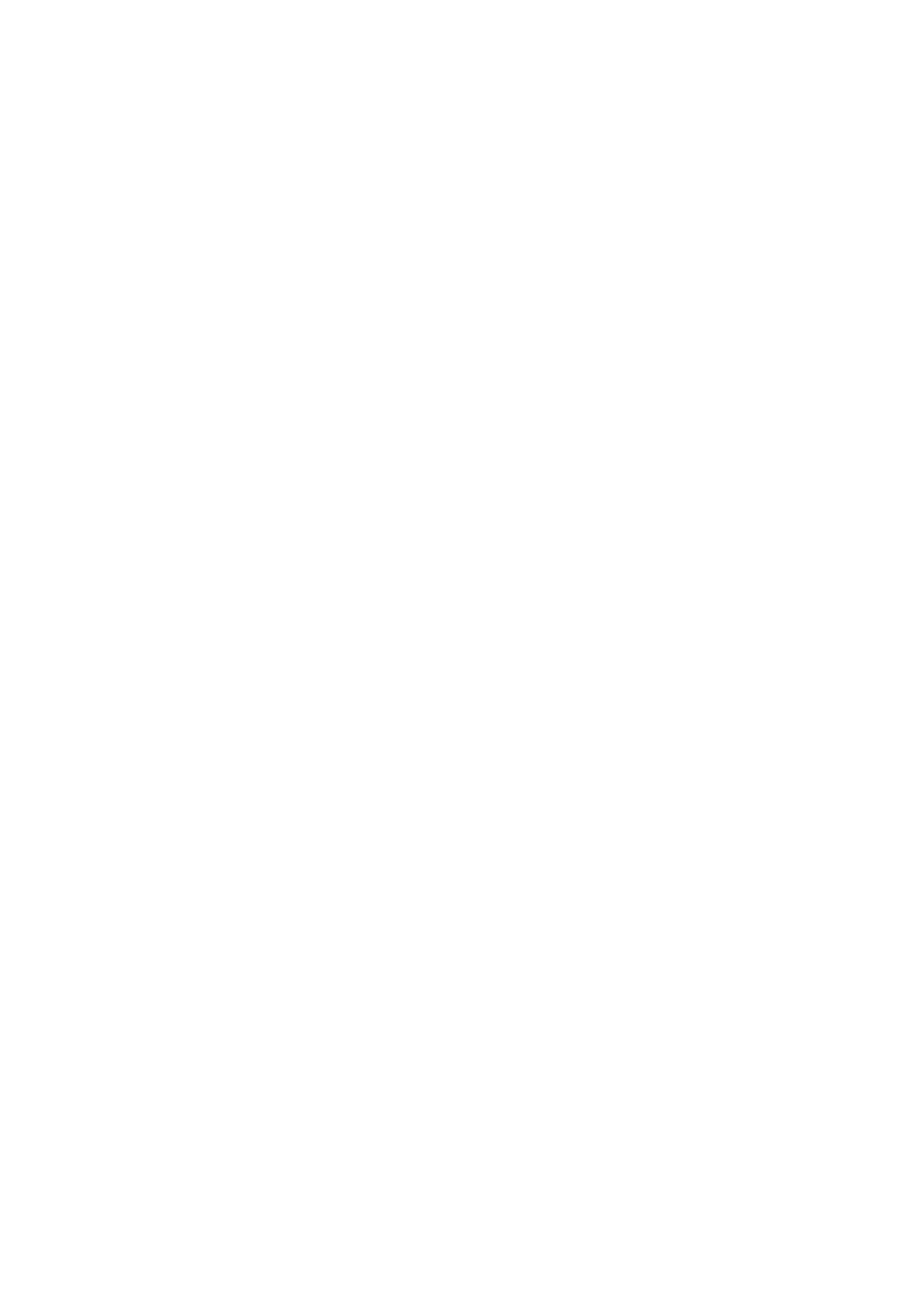#### **4. Results**

The results for the fixed effects model are reported in Table 3. Specification (1) presents the results of the fixed effects model for the total sample. Since the trade balance is typically negative for countries maintaining a positive net FDI position, we provide additional fixed effects results with interaction terms between each variable and a dummy variable that is equal to one if the inward FDI stock is larger than the outward FDI stock on average (see specification 2). The fixed effects model uses 520 observations on 32 industrialized and emerging economies for the period 1990–2007.

#### *Table 3: Results of the fixed effects model for the determinants of the trade balance*

|                                                                                                      | Specification without |     |         | Specification with    |     |         |
|------------------------------------------------------------------------------------------------------|-----------------------|-----|---------|-----------------------|-----|---------|
|                                                                                                      | interaction terms (1) |     |         | interaction terms (2) |     |         |
|                                                                                                      | Coeff.                |     |         | Coeff.                |     | t       |
| In REER                                                                                              | $-0.054$              | *** | $-4.46$ | $-0.083$              | *** | $-4.57$ |
| In REER x dummy variable for countries with a positive net FDI position                              |                       |     |         | 0.059                 |     | 2.37    |
| In real foreign GDP per capita                                                                       | 0.062                 | **  | 2.32    | 0.102                 | *** | 3.38    |
| In real foreign GDP per capita x dummy variable for countries with a positive net FDI<br>position    |                       |     |         | $-0.091$              |     | $-1.71$ |
| In real domestic GDP per capital                                                                     | $-0.029$              |     | $-1.10$ | $-0.082$              |     | $-2.47$ |
| In real domestic GDP per capita x dummy variable for countries with a positive net FDI<br>position   |                       | *** |         | 0.076                 |     | 1.53    |
| Primary balance as percent of GDP                                                                    | 0.169                 |     | 3.47    | 0.260                 | *** | 4.54    |
| Primary balance as percent of GDP x dummy variable for countries with a positive net<br>FDI position |                       |     |         | $-0.002$              |     | $-1.73$ |
| Constant                                                                                             | 0.005                 | *** | 3.76    | 0.004                 |     | 3.11    |
| Wald test ln real foreign $GDP = ln$ real domestic $GDP = 0$ (p-value)                               | 0.00                  |     |         |                       |     |         |
| $R^2$ within                                                                                         | 0.11                  |     |         | 0.13                  |     |         |
| $#$ of observations                                                                                  | 528                   |     |         | 528                   |     |         |
| $#$ of countries                                                                                     | 32                    |     |         | 32                    |     |         |

Notes: The dependent variable is the trade balance as a percentage of GDP. \*\*\*, \*\* and \* denote significance at the 1 percent, 5 percent and 10 percent level. t-values are based on standard errors that adjusted for clustering at the country level in order to allow for any arbitrary autocorrelation of the errors in each country.

Since all of the right–hand variables are transformed into logarithms, the coefficients can be interpreted as semi–elasticities, except for the coefficient on the primary balance. As expected, the real effective exchange rate index has a significantly negative effect on the trade balance. The semi–elasticity is –0.054 implying that a real appreciation of the REER of 10 percent deteriorates the trade balance as percentage of GDP by 0.54 percentage points. Real foreign GDP per capita has a positive impact on the trade balance with a semi–elasticity of 0.062. For real domestic GDP per capita we find a negative coefficient of –0.029. However, the coefficient is not significantly different from zero. It is obvious that domestic and foreign income are highly correlated which may lead to multicollinearity problems in estimating the coefficients.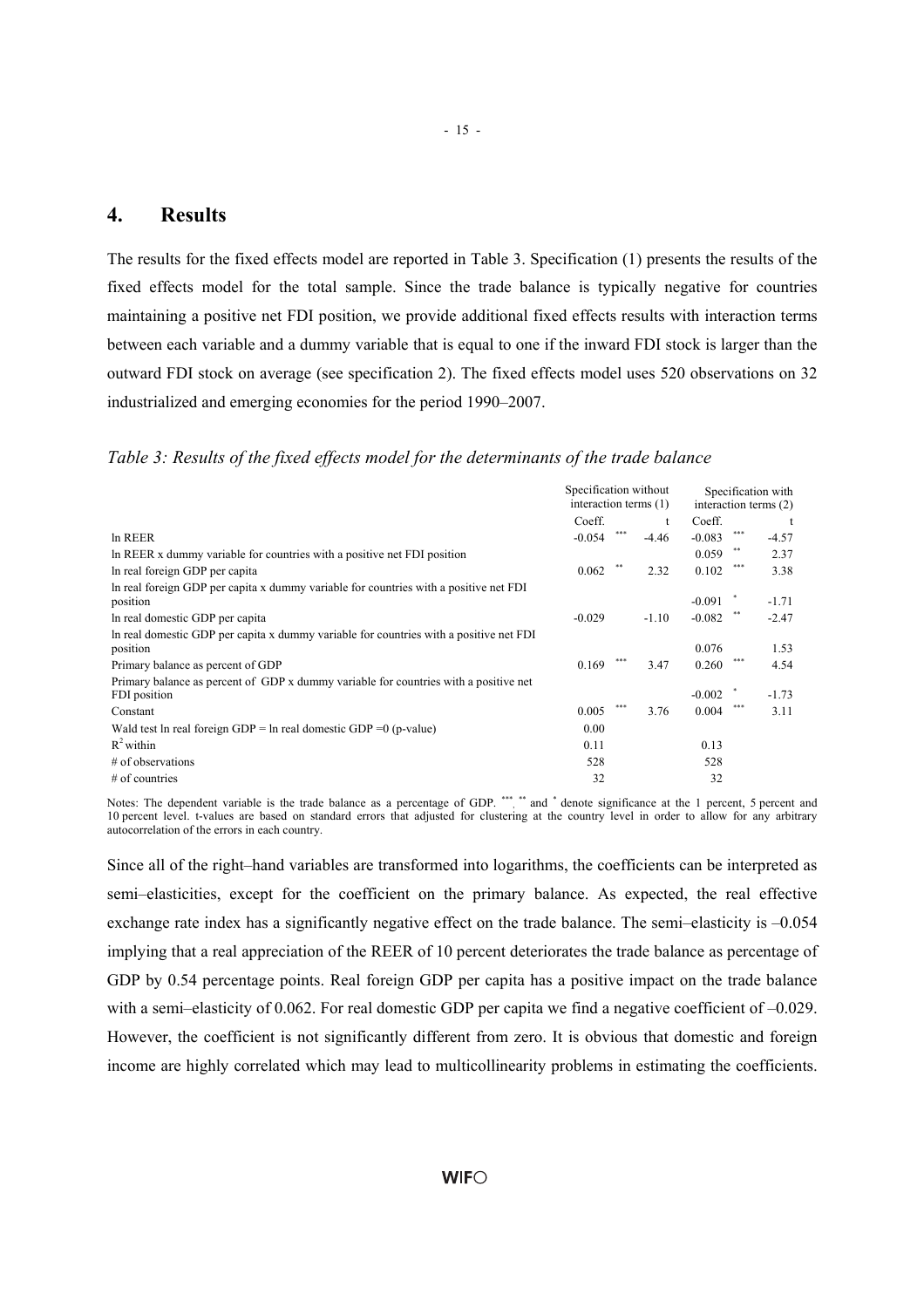Therefore, we implement Wald tests of joint significance. Indeed, the Wald tests indicate that both foreign and domestic GDP are jointly significant at the 1 percent level. Furthermore, government budget balance measured as the primary balance as percentage of GDP has a positive and significant impact on the trade balance indicating that a reduction of the budget deficit improves the trade balance.

Specification 2 shows the results for the fixed effects model with interaction terms of all variables with a dummy variable for countries that maintain a positive FDI position. The t–statistics reported on the variables and the country interaction terms test whether the coefficient is significantly different from the overall coefficient. We find that the trade balance effects are significantly different for the countries that have a positive FDI position. The country interaction term for the real effective exchange rate index is positive and significant, indicating that in countries with a positive net FDI position the trade balance in less price sensitive. The country interaction term for the real effective exchange rate index is positive and significant indicating that the trade balance is less sensitive to changes in foreign income.

Table 4 reports the results of the linear mixed model estimated by maximum likelihood. We provide four different specifications where in each specification the intercept and one explanatory variable are treated as random, whereas the other variables are treated as fixed. The likelihood ratio test to test the null hypothesis of identical slope–coefficients across countries can be clearly rejected in all cases. Again, we find that the trade balance is significantly positively related to foreign income and negatively to both domestic income and the real effective exchange rate index. However, government budget balance no longer has a significant effect using the mixed model. Table 5 in the Appendix presents the individual country predictions of the key parameters. The results indicate that there is a substantial variation in the predicted coefficients across countries. To give a general picture, we calculate the means for the different groups of countries. Again we find that the effects of the REER in absolute terms are lower in the New EU Member States as well as in countries with a positive net FDI position. Regarding foreign GDP all countries have the expected sign except Bulgaria, Latvia and the United States. Domestic GDP shows also the expected negative sign except for Ireland, Norway and the Czech Republic. The results for the primary balance are not clear–cut. In 22 out of 32 countries we find a positive relationship between the government budget balance and the trade balance indicating that reducing government deficits improve the trade balance. However in 10 out of 32 we find a negative relationship.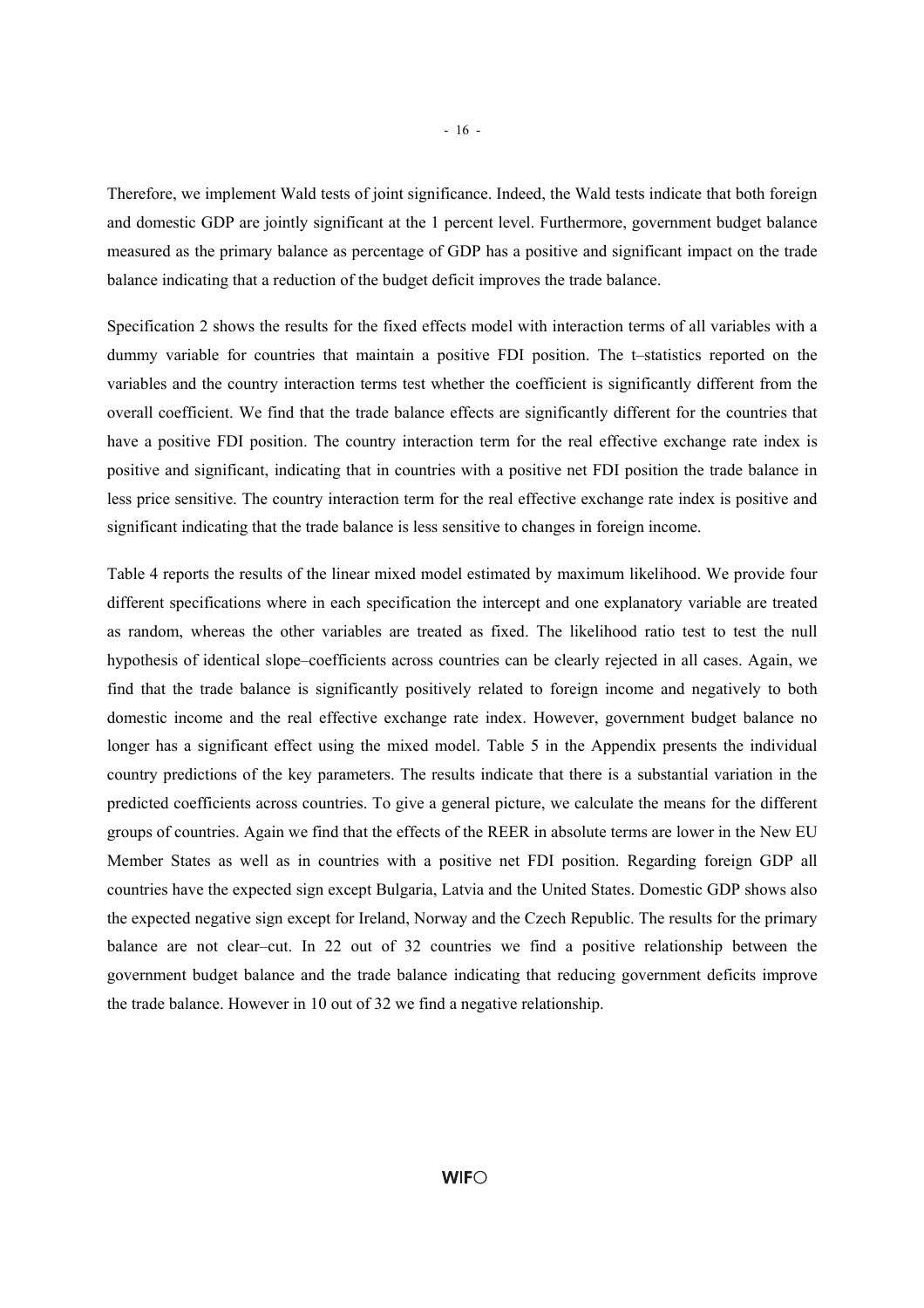|                                           | In REER random    |         | In foreign GDP random |         | In domestic GDP<br>random |         | primary balance<br>random |         |
|-------------------------------------------|-------------------|---------|-----------------------|---------|---------------------------|---------|---------------------------|---------|
|                                           | Coeff.            |         | Coeff.                |         | Coeff.                    | t       | Coeff.                    |         |
| In REER                                   | **<br>0.048       | 2.24    | ***<br>0.165          | 3.73    | ***<br>0.168              | 6.10    | ***<br>0.071              | 3.23    |
| In foreign GDP                            | **<br>$-0.034$    | $-1.97$ | ***<br>$-0.117$       | $-4.65$ | ***<br>$-0.137$           | $-4.04$ | **<br>$-0.039$            | $-2.19$ |
| In domestic GDP                           | $***$<br>$-0.057$ | $-2.21$ | ***<br>$-0.072$       | $-7.22$ | ***<br>$-0.061$           | $-6.30$ | ***<br>$-0.053$           | $-5.49$ |
| primary balance                           | ***<br>0.143      | 3.29    | 0.080                 | 1.95    | ***<br>0.140              | 3.36    | 0.094                     | 1.21    |
| Constant                                  | 0.000             | 0.00    | 0.002                 | 0.19    | 0.002                     | 0.16    | 0.000                     | 0.02    |
| LR test vs linear<br>regression (p-value) | 0.00              |         | 0.00                  |         | 0.00                      |         | 0.00                      |         |
| $#$ of observations                       | 528               |         | 528                   |         | 528                       |         | 528                       |         |
| $#$ of countries                          | 32                |         | 32                    |         | 32                        |         | 32                        |         |

- 17 -

## *Table 4: Results of the linear mixed models*

Notes: \*\*\*, \*\* and \* denote significance at 1 percent, 5 percent and 10 percent level. Random-intercept and random-slope (coefficient) model, correlated random effects.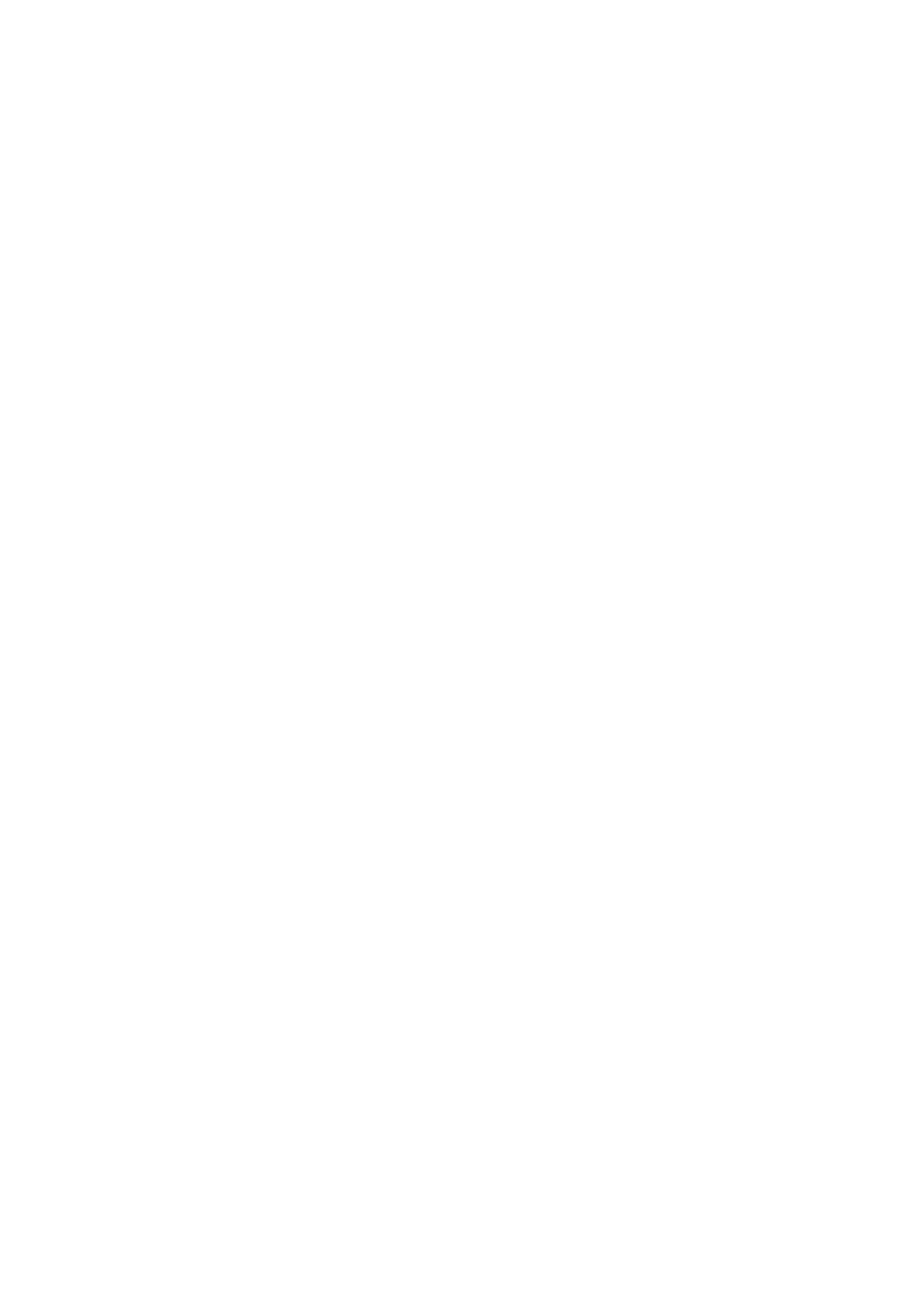#### **5. Conclusions**

This paper investigate empirically the key factors influencing the aggregate balance of trade using data for 32 industrialized and emerging economies for the period 1990–2007. In particular, we analyze the impact of the real effective exchange rate index, real foreign and domestic GDP per capita and the government budget balance on the trade balance. This paper contributes to the previous literature in several ways. First, the country coverage is broader than those used in previous literature. Second, we investigate the cross–country heterogeneity in the factors influencing the trade balance. The empirical results based on the fixed effects model and the mixed model show that the real effective exchange rate index, foreign and domestic income have the expected sign and constitute important factors in explaining the aggregate trade balance. On average, a 10 percent real appreciation of the real effective exchange rate index reduces the trade balance by 0.5 percentage points. Evidence for the impact of the government budget balance is mixed. The results of the fixed effects model suggest a positive and significant relationship between the government budget balance and the trade balance. However, the effect is no longer significant based on the mixed model.

The main finding of the paper is that the effects differ significantly between countries with a positive FDI position and that of a negative or zero FDI position. For countries that have a positive net FDI position (often in combination with a negative trade balance) we find that the trade balance is less sensitive to movements of the real effective exchange rate index.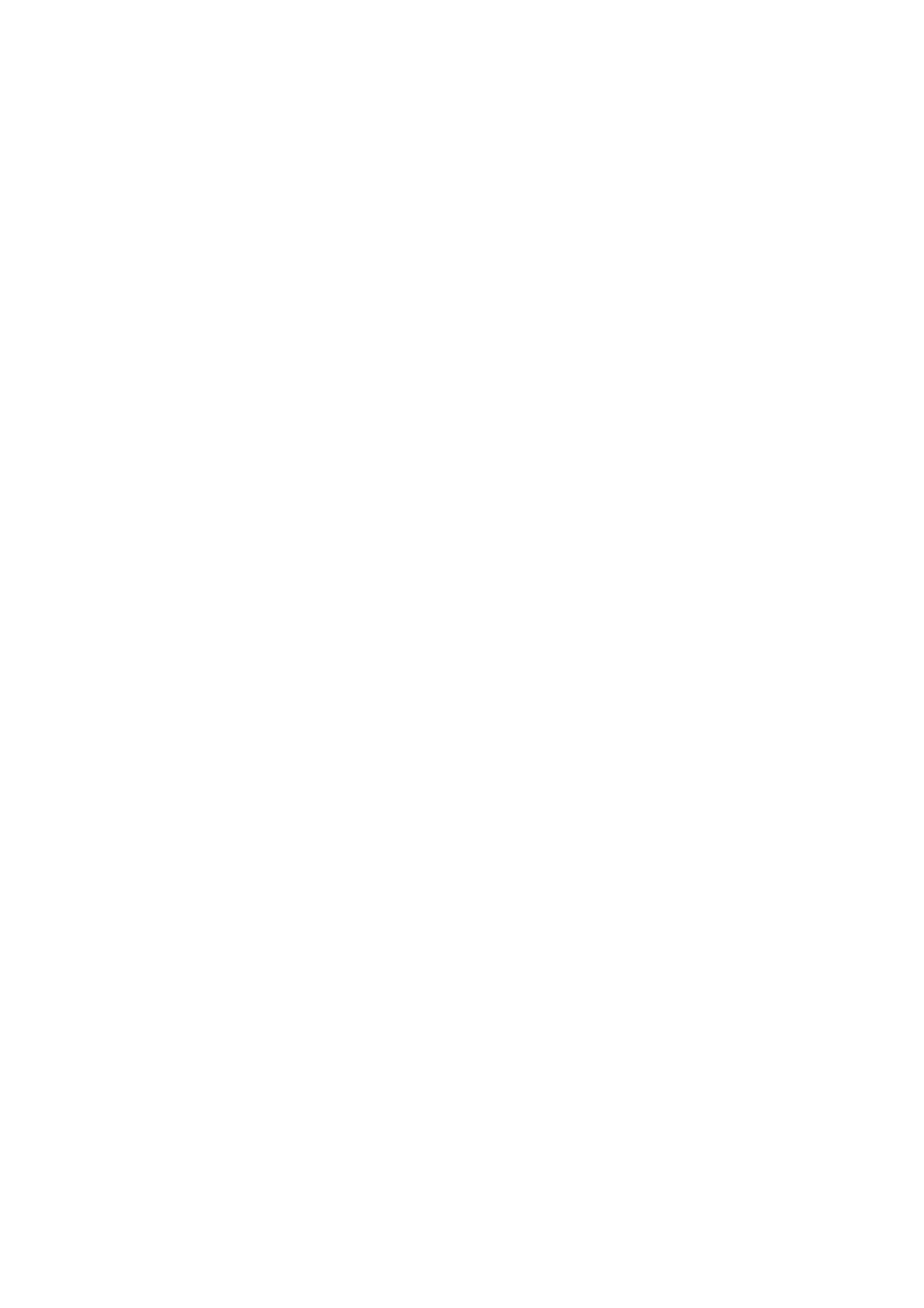#### **6. References**

- Arize, A. C. (1994), Cointegration Test of A Long–Run Relationship Between the Real Effective Exchange Rate and the Trade Balance, *International Economic Journal* 8, 1–9.
- Bachman, D. D. (1992), Why Is the U.S. Current Account Deficit So Large? Evidence from Vector Autoregressions. *Southern Economic Journal* 59, 2, 232–240.
- Bahmani–Oskooee, M. (1985), Devaluation and the J–curve: Some Evidence From LDCs, *The Review of Economics and Statistics* 67, 500–504.
- Bahmani–Oskooee, M. (1991), Is There a Long–run Relation Between the Trade Balance and the Real Effective Exchange Rate of LDCs, *Economics Letters* 36, 403–407.
- Bahmani–Oskooee M. and Ratha, A. (2004), The J–Curve: a literature review, *Applied Economics* 36, 13, 1377–1398.
- Bahmani–Oskooee, M. and Kutan A. M (2008), The J–curve in the emerging economies of Eastern Europe, *Applied Economics*, forthcoming.
- Breslow N. and Clayton D. (1993), Approximate Inference in Generalized Linear Mixed Models, *Journal of the American Statistical Association* 88, 9–25.
- Darrat, A. F. (1988), Have Large Budget Deficits Caused Rising Trade Deficits? *Southern Economic Journal* 54, 4, 879–887.
- Goldstein, M. and Khan, M. S. (1985), Income and Price Effects in Foreign Trade, in: *Handbook of International Economics*, Vol II:1041–1105, eds. R.W. Jones and P.B. Kenen, Elsevier Science Publishers B.V.
- Himarios, D. (1985), The Effects of Devaluation on the Trade Balance: A Critical View and Re–examination of Mile's New Results, *Journal of International Money and Finance* 4, 553–563,
- Himarios, D. (1989), Do Devaluations Improve the Trade Balance? The Evidence Revisited, *Economic Inquiry* 27, 143–168.
- Mohammadi, H. and Skaggs N. T. (1996), US Fiscal Policy and Trade Deficits: A Broad Perspective, *Southern Economic Journal* 62, 675–689.
- Miles, M.A. (1979), The Effects of Devaluation of the Trade Balance and Balance of Payments: Some New Results, *Journal of Political Economy* 87, 600–620.
- Rose, A. K. and Yellen, J. L. (1989), Is there a J–curve? *Journal of Monetary Economics* 24, 53–68.
- Shirvani, H. and Wilbratte, B. (1997), The Relationship Between the Real Exchange Rate and the Trade Balance: An Empirical Reassessment, *International Economic Journal* 11, 39–50.
- Skrondal, A. and Rabe–Hesketh, S. (2008), Multilevel and related models for longitudinal data, in: J. de Leeuw and E. Meijer (eds.) *Handbook of Multilevel Analysis*. New York: Springer.
- Swamy, P. A. V. B. (1970), Efficient Inference in a Random Coefficient Regression Model, *Econometrica* 38, 311–323.
- Verbeke, G. and Molenberghs, G. (2000), *Linear Mixed Models for Longitudinal Data*, New–York. Springer.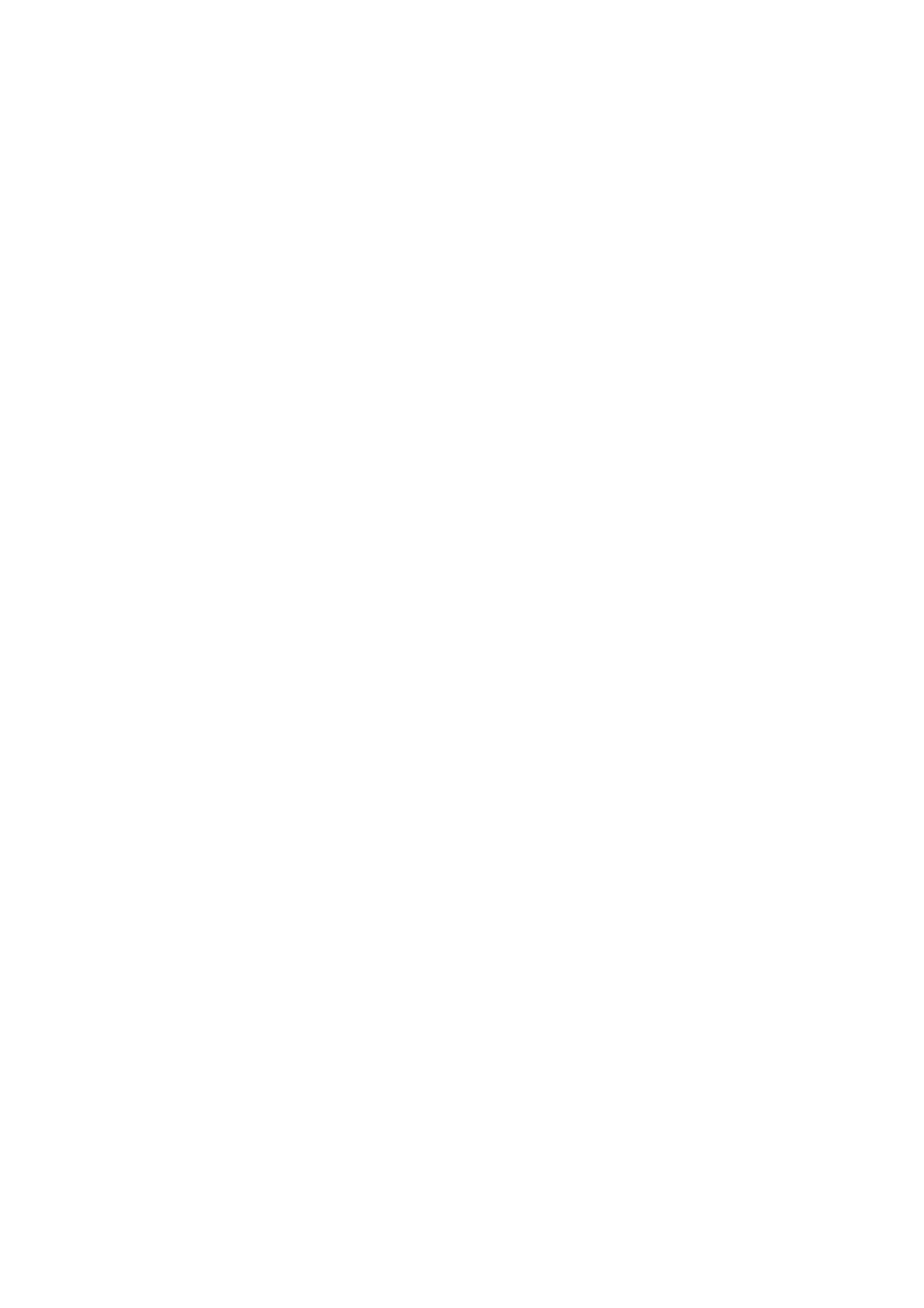## **7. Appendix**

*Figure 1: Correlation coefficients between the trade balance and the real effective exchange rate index and the primary balance variables (based on long differences)* 



*Figure 2: Correlation coefficients between the trade balance and the primary balance variables (based on long differences)* 



**WIFO**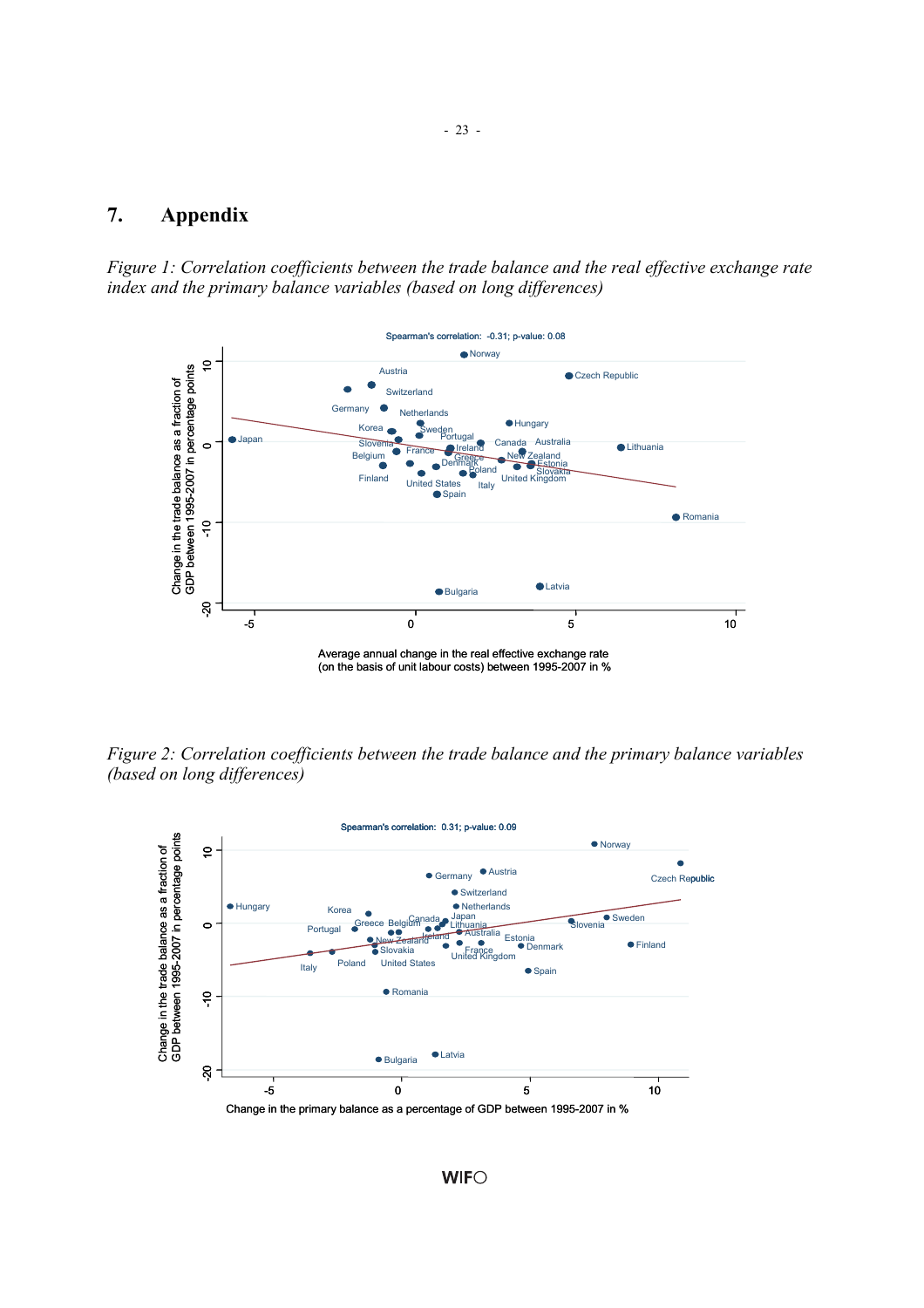

*Figure 3: Correlation coefficients between the trade balance and the foreign GDP per capita (based on long differences)* 

*Figure 4: Correlation coefficients between the trade balance and domestic GDP per capita (based on long differences)* 



Average annual growth of domestic GDP per capita between 1995-2007 in %